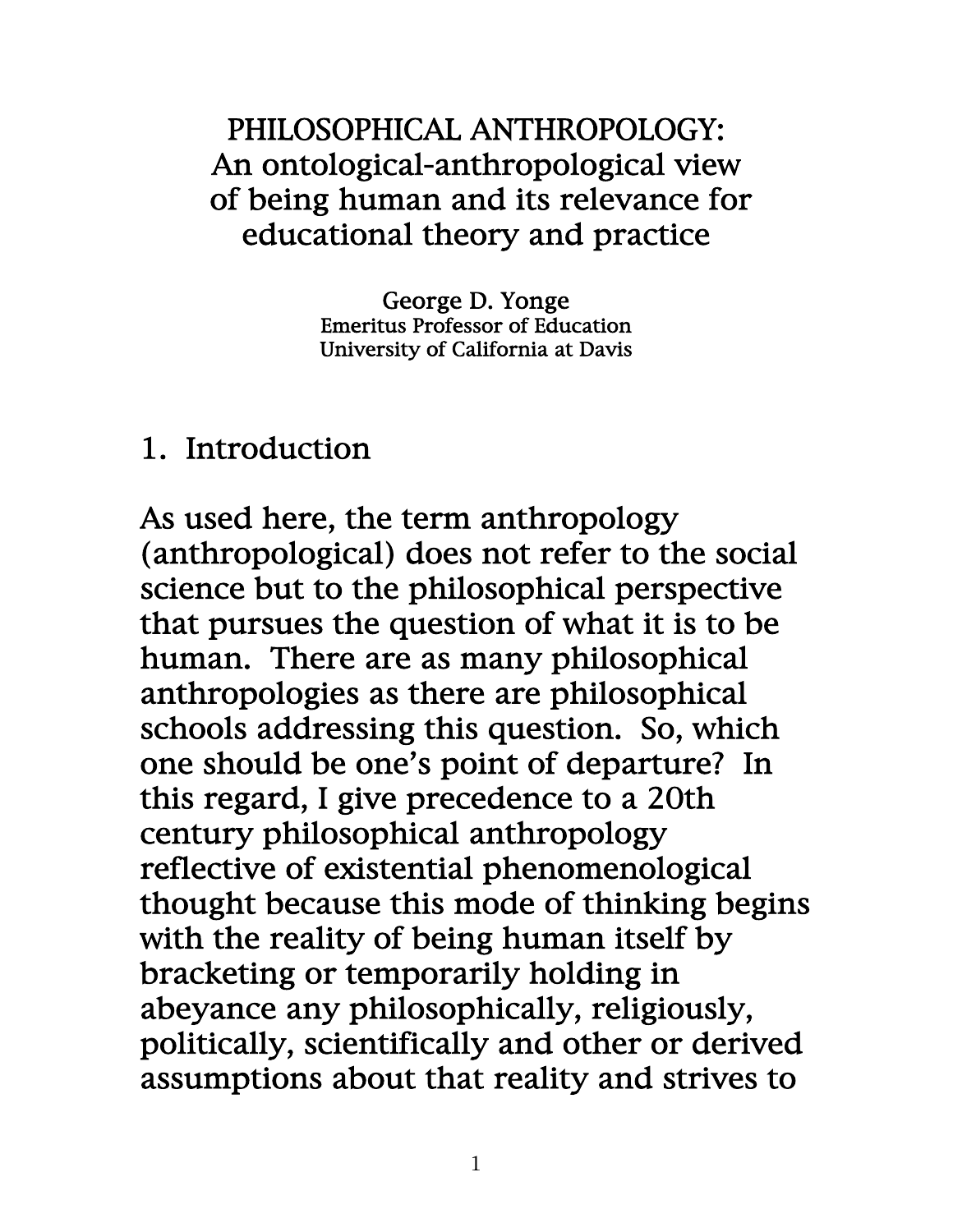disclose and describe essences [the ontological] o being human [the anthropological], and to express them in the form of categories that are rooted in being human itself. Phenomenologically speaking, an essence is a precondition without which a phenomenon could not be, would not be possible. In this sense, phenomenology is the open-ended inquiry of the range of possibilities (as preconditions) that "allow" something to be what it is.

But why should one be interested in the issue of what it is to be human, especially if one is primarily oriented to practical, nonphilosophical interests? Whether one is aware of it or not, everything one does is an expression (reflection) of a host of implicit and explicit philosophical assumptions about the nature of reality, knowing, persons, educating, etc. In this regard, Dreyfus (1991) says about our understanding of people (including, of course, children), "...one cannot understand something unless one has an accurate account of what it is that one is trying to understand. Thus, for example, if one thinks of man as a rational animal, solving problems and acting on the basis of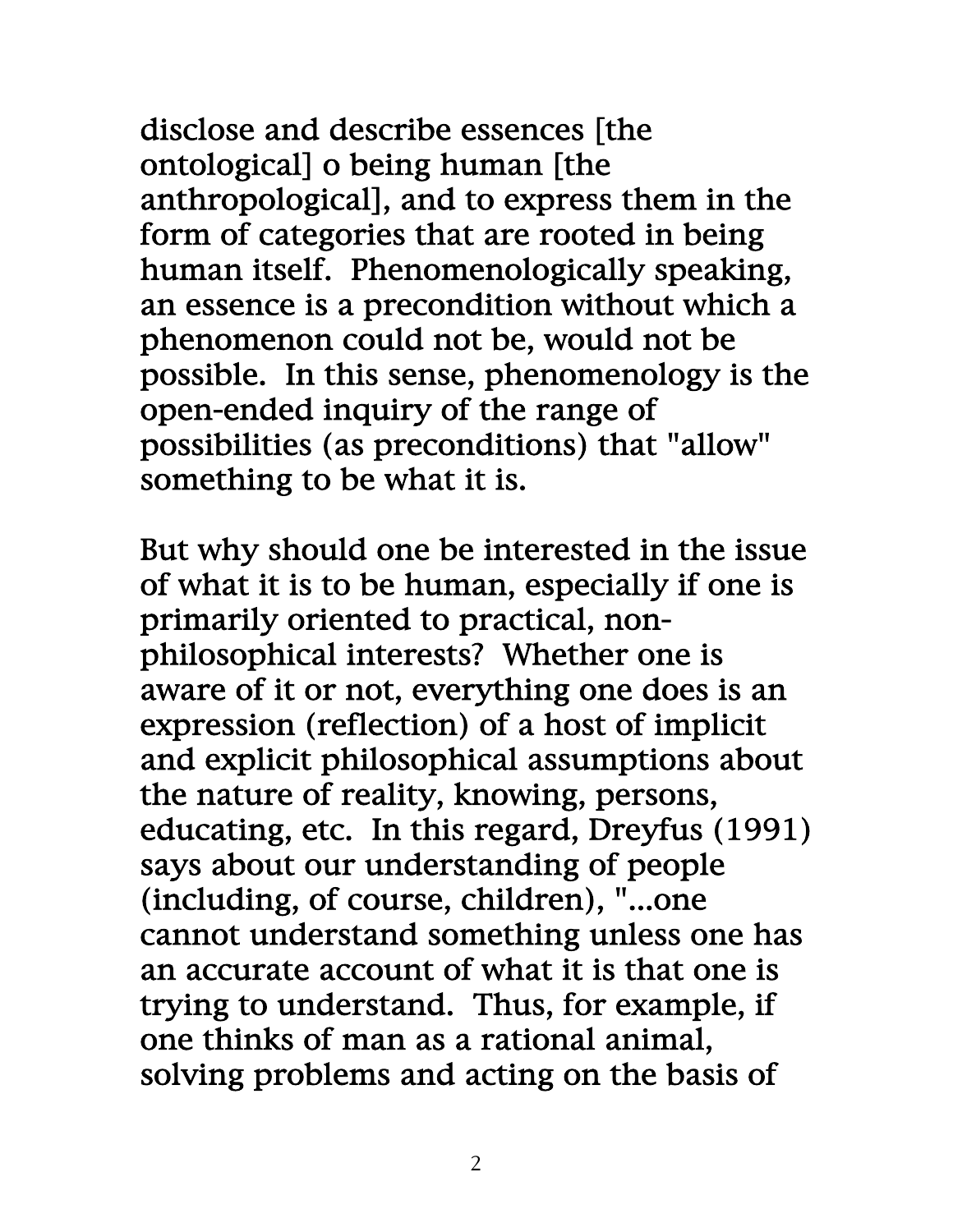beliefs and desires, as the tradition has done since Aristotle, one will develop a theory of mind, decision-making, rule-following, etc., to account for this way of being. If this description of human reality turns out to be superficial, all the hard work will have been in vain" (p. 1). In fact, these are prevailing views, e.g., in psychology and education, and thus we find information processing and even neuroscience models dominating the psychology and educational psychology of learning which, according to the view to be presented, appear to lead , e.g., to a confusing "maze" called educational theory. However, there seems to be a possible way of getting through or out of this maze.

To clarify one possible "way out", I focus briefly on a natural science oriented philosophical anthropology and contrast it with a phenomenologically oriented (i.e., ontologically based) one as a possible way.

2. A natural science grounded anthropology

A notion basic to this approach is that a human being is a psychophysical organism interacting with his/her environment within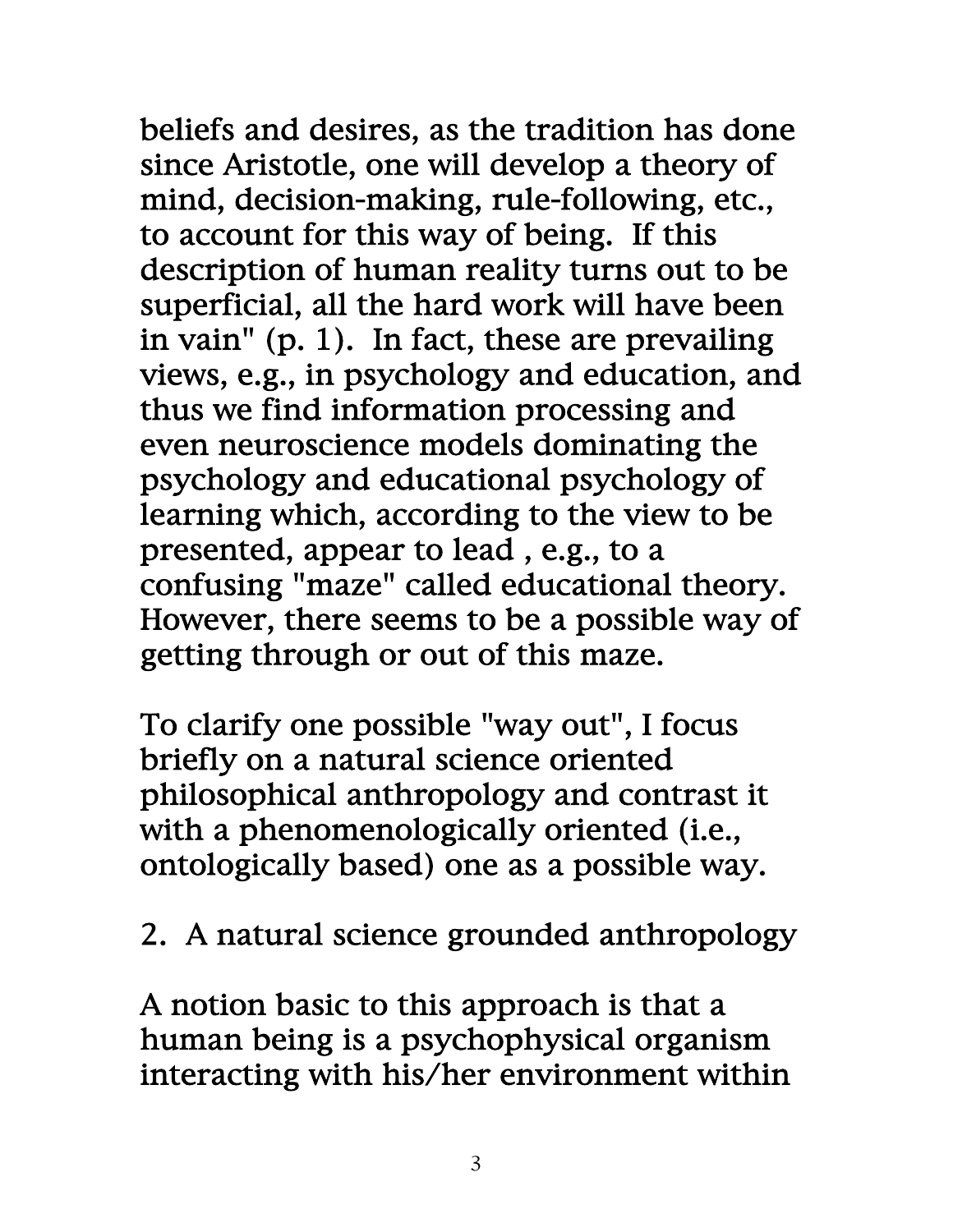the limits set by the physical and biological laws of nature. An evolutionary perspective is central to this approach. Also important is the assumption of substantialism (see Van Rensburg & Landman, 1988) which means that a human being is viewed as made up of substances or properties that can be identified, isolated, and studied by various measurement techniques or tests. These physical and psychic properties or functions are studied as elements separable from the whole; also, in this approach a person, as a psychophysical organism, often is studied in isolation and in separation from his/her world even though he/she somehow interacts with it.

According to Van Zyl (1980), a natural science grounded anthropology assumes the following:

(a) a human being is governed by mechanistically operating physical and biological laws of nature.

(b) the spiritual aspect of a person is an epiphenomenon, i.e., merely a by-product of these laws of nature and can be reduced to or explained by them;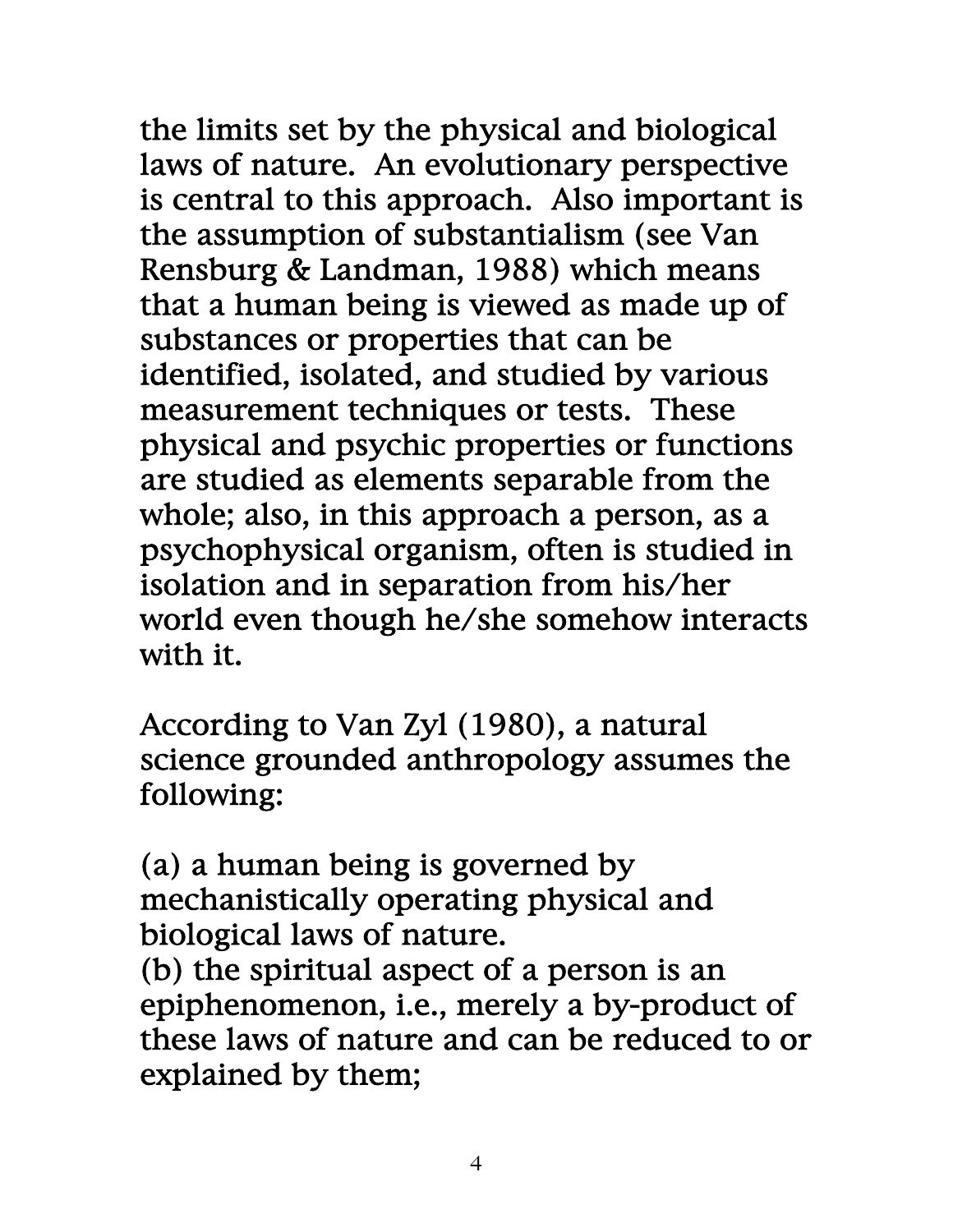(c) in addition to the assumption that a human being has psychic functions (e.g., thinking) that presumably can be isolated from the total person and then measured or quantified by means of research methods which to a large extent have been patterned (at least analogously) after those of the natural sciences, a person is seen to be the sum- total of separate quantified and quantifiable properties or functions. A person's power of self-determination, in its spiritual sense, does not fit this perspective and it is reduced to a psychophysical phenomenon determined by external stimuli in accordance with the laws of nature.

3. A phenomenologically oriented (ontological) philosophical anthropology

This also is called a humanistic or human science approach because its point of departure is the phenomenon of being human rather than a specific (often implicit) metaphysical argument such as substantialism. In addition, the attempt is to describe the phenomenon "being human" in terms of *categories intrinsic to* it rather than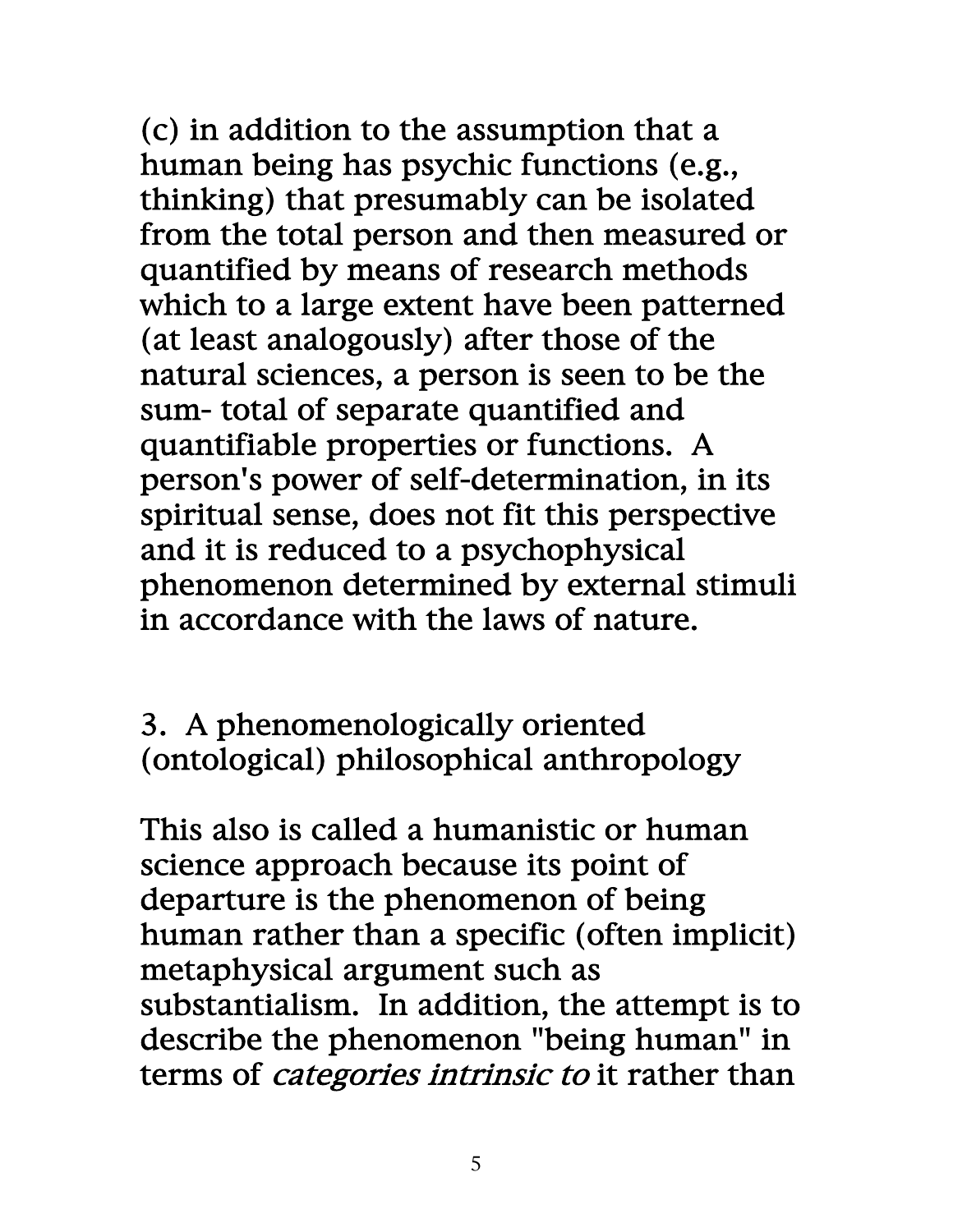in terms of categories borrowed from other realms of being (e.g., "organism", a core category of a natural science anthropology, is borrowed from biology). Also, the attempt here is to allow the methods employed (or at least the way they are used and interpreted) to reflect the nature of the phenomenon being studied rather than imitating the methods of the natural sciences, which are designed to study phenomena other than persons, and merely applying them to the study of human beings.

In contrast to a natural science grounded anthropology, a phenomenologicalhumanistic oriented one views a human being as a psychological, physical, spiritual, self-determining, indivisible person-world unity (For the meaning of this person-world unity, note the concept of intentionality presented below). One implication of this view, for example, is that although different human abilities can be identified and distinguished, they cannot "accurately" be grasped and "measured" as independent, separate characteristics detached from the person who always is involved as a totality in some situation. In other words, as Dasein or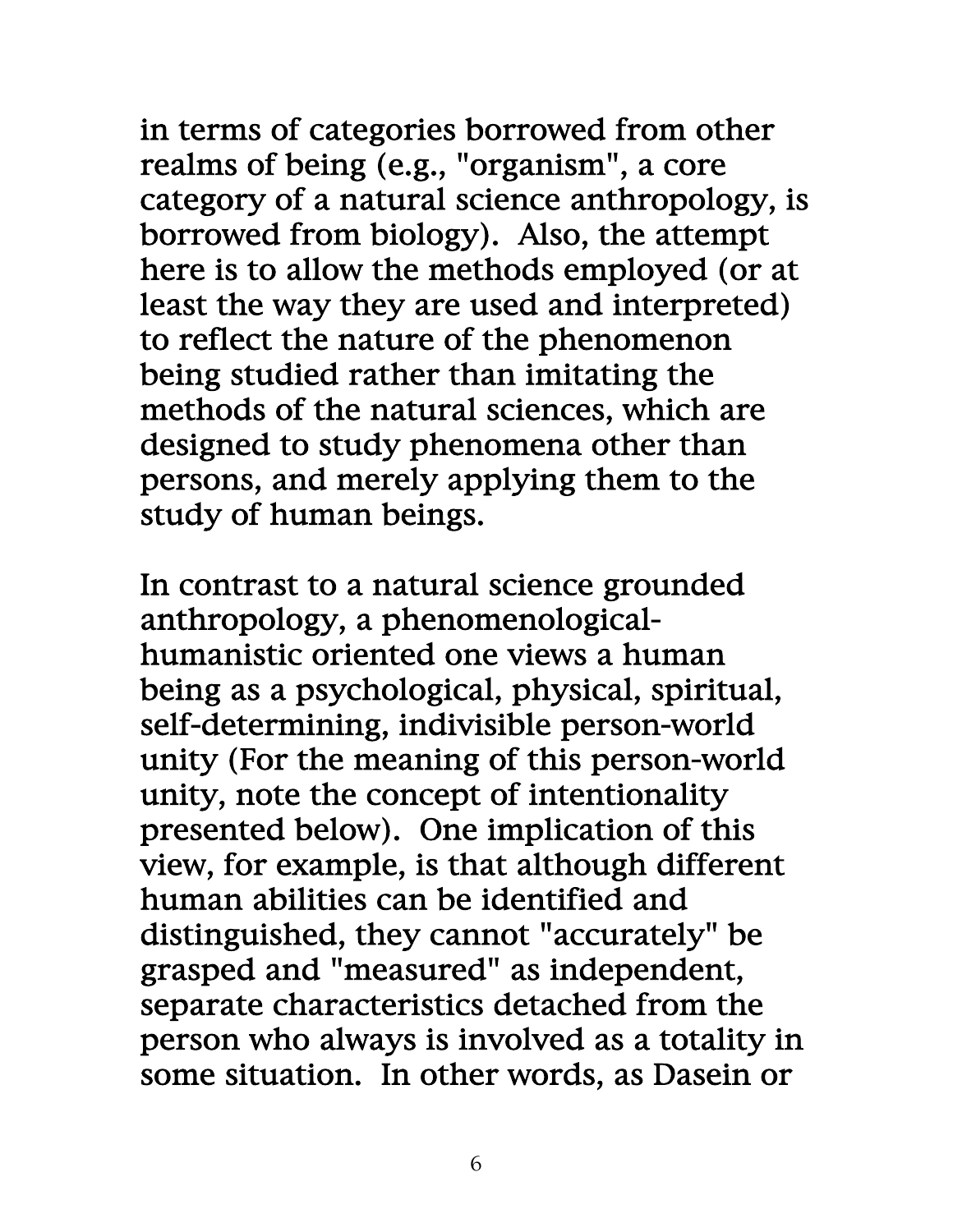being-in-the-world, a person is actualized as a totality; thus, e.g., the actualization of his/her intelligence in some situation is not merely a cognitive, intellectual matter but rather the whole person is implicated emotionally, volitionally, normatively, etc.

4. The three-dimensional anthropology of Viktor Frankl

Frankl (1969) proposes a three-dimensional anthropology according to which a human being is viewed as a psycho-physical-spiritual (noological) unity. And even though the spiritual is at the core of being a person, and the psychic is more peripheral, and the physical is most peripheral of all, still these dimensions or aspects of being a person cannot be separated; as three moments of one totality (person), they mutually qualify and define each other.

In considering what these three dimensions mean, I move from the physical, via the psychic, to the spiritual. I do this because the spiritual is the most problematic and needs the greatest explication. I believe this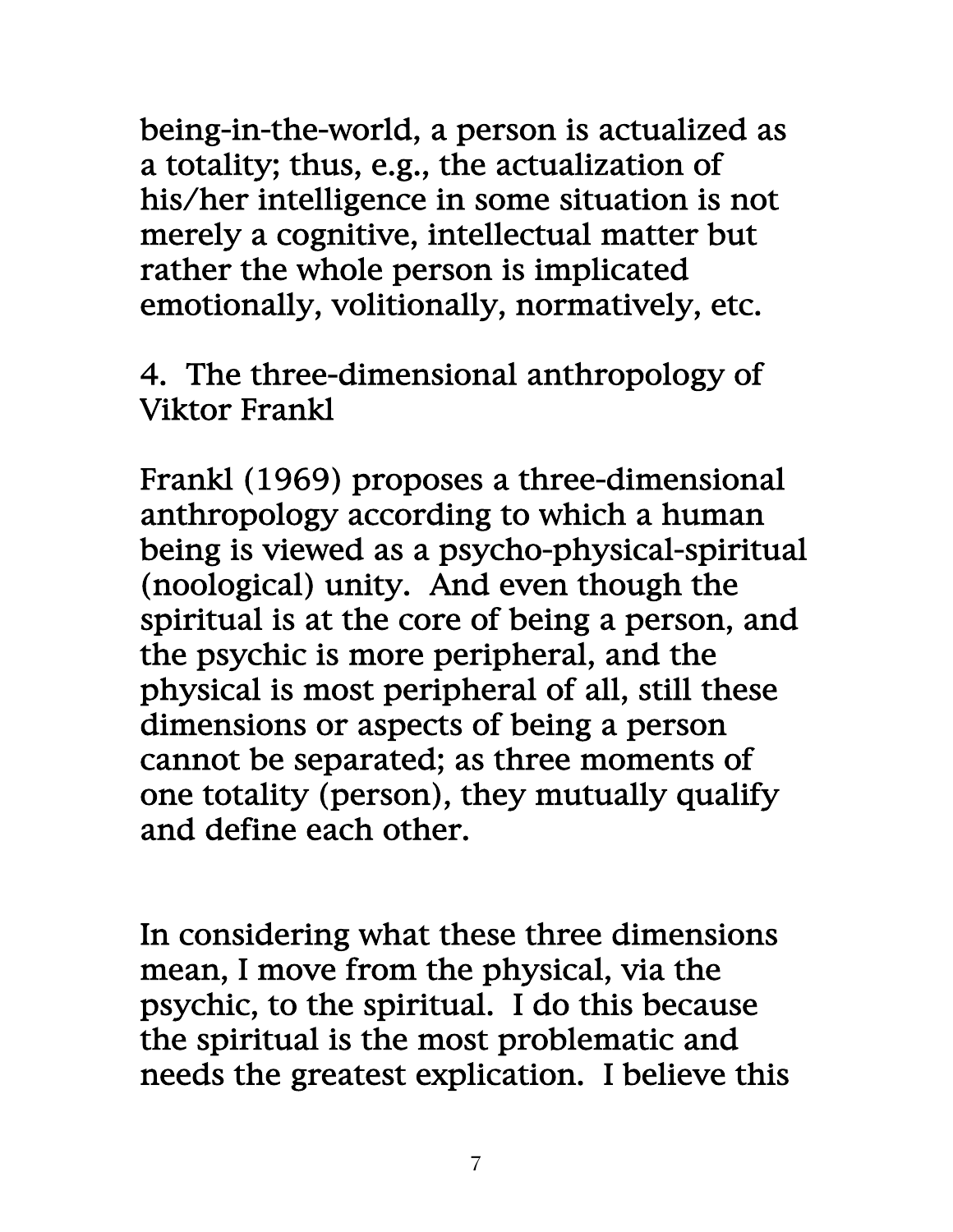is because the more familiar and generally accepted natural science grounded anthropology presents the physical (physiological/biological) as more basic, "real" or fundamental than the psychic and it reduces the spiritual to the psychic as may be seen, e.g., in many of Kohlberg's writings on moral development (e.g., Kohlberg & Mayer, 1972).

Very briefly, the physical dimension of a person, also called corporeality, refers to our body as we live or experience it and not as it is defined and described by anatomy. It is the most basic dimension of our being alive (but certainly not most basic in the same sense as espoused by a natural science anthropology). Indeed, it is a necessary but not a sufficient condition for being a person. According to Kraft (1986), our being a person, viewed in its physical aspect, is prerational, preconscious, emotional, limited (I can't jump over a house), perspectival (I can only see something from where I am), situated in space (here) and time (now). It is the seat of the immediate, the impulsive, the private (mine), and of desires. As he says, the body as a mode of existence "underlies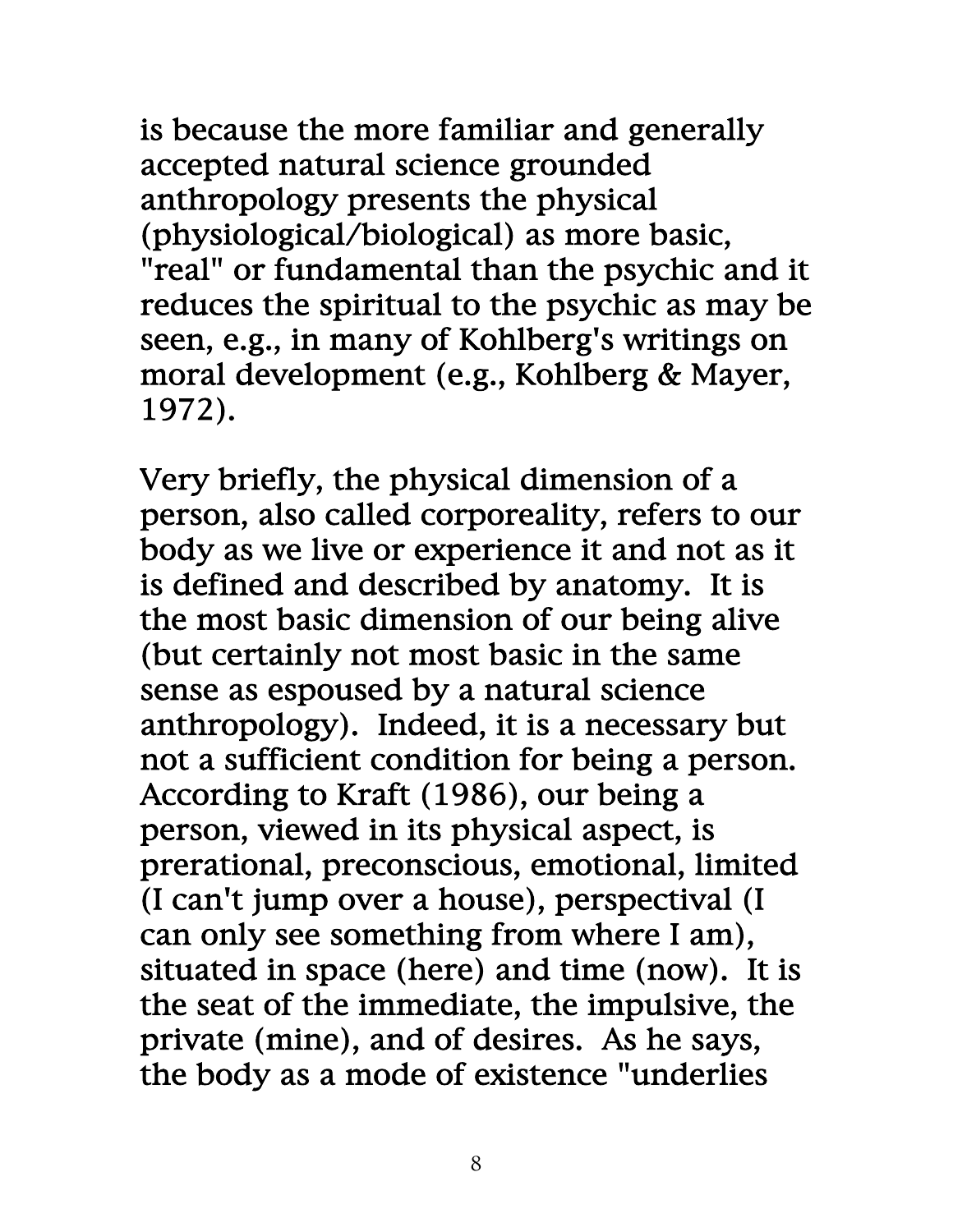such prerational processes as physical needs, desires, emotions, drives, attachments, and the bodily expression of knowledge."(p. 29)

With respect to the psychic dimension, one speaks of the ego or I and of being conscious. As for the ego, Kraft (1986) says that it "underlies such functions as thinking reflectively, deciding rationally, adapting, managing, synthesizing, and executing. The ego is related to the motivation of relatively rational, cognitive, task-oriented behavior."(p. 29)

The spiritual dimension, as already noted, usually is neglected or at best reduced to the psychic in a natural science anthropology. But without this spiritual dimension there would not be persons and, further, educating would be neither necessary nor possible (unless one defines educating essentially as learning and/or teaching, a definition consistent with a two-dimensional natural science anthropology). Where for the psychic there is no ego without consciousness, for the spiritual there is no self without self-consciousness. With respect to this self, Kraft (1986) says that it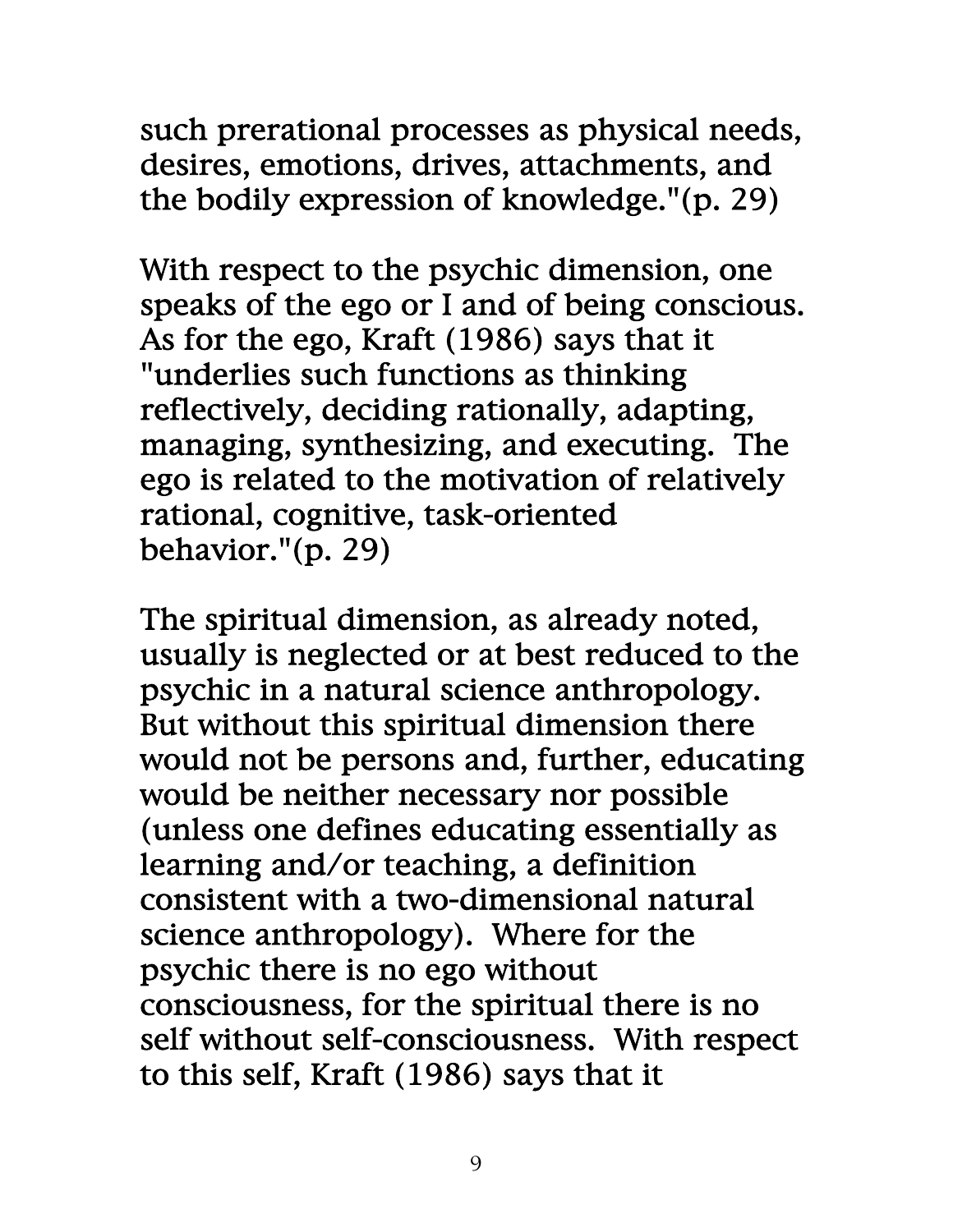"underlies such experiences as compassion, faith, hope, and love, as well as being the paramount (but not exclusive) dynamic of moral development." $(p. 29)$  From the physical to the psychic, there is a distancing from the object of experience, and from the psychic to the spiritual, there is a distancing (detaching) from oneself as an experience. For example, viewed from the physical aspect of being a person, I feel something; from the psychic aspect, I am aware that I feel something; and from the spiritual, I am aware that I am aware that I feel something. Although in extreme circumstances each may be approximated, it is not likely that there is a purely physical, psychic, or spiritual experience because a person is a totality in which all three always are involved.

In describing what he means by the spiritual, Frankl (1969) says, "to detach oneself from even the worst conditions is a uniquely human capacity..." (p. 16-17) and with respect to self-detachment, he says "... man is capable of detaching himself not only from a situation but also from himself. He is capable of choosing his attitude toward himself"(p. 17). Then he adds, "what matters is not the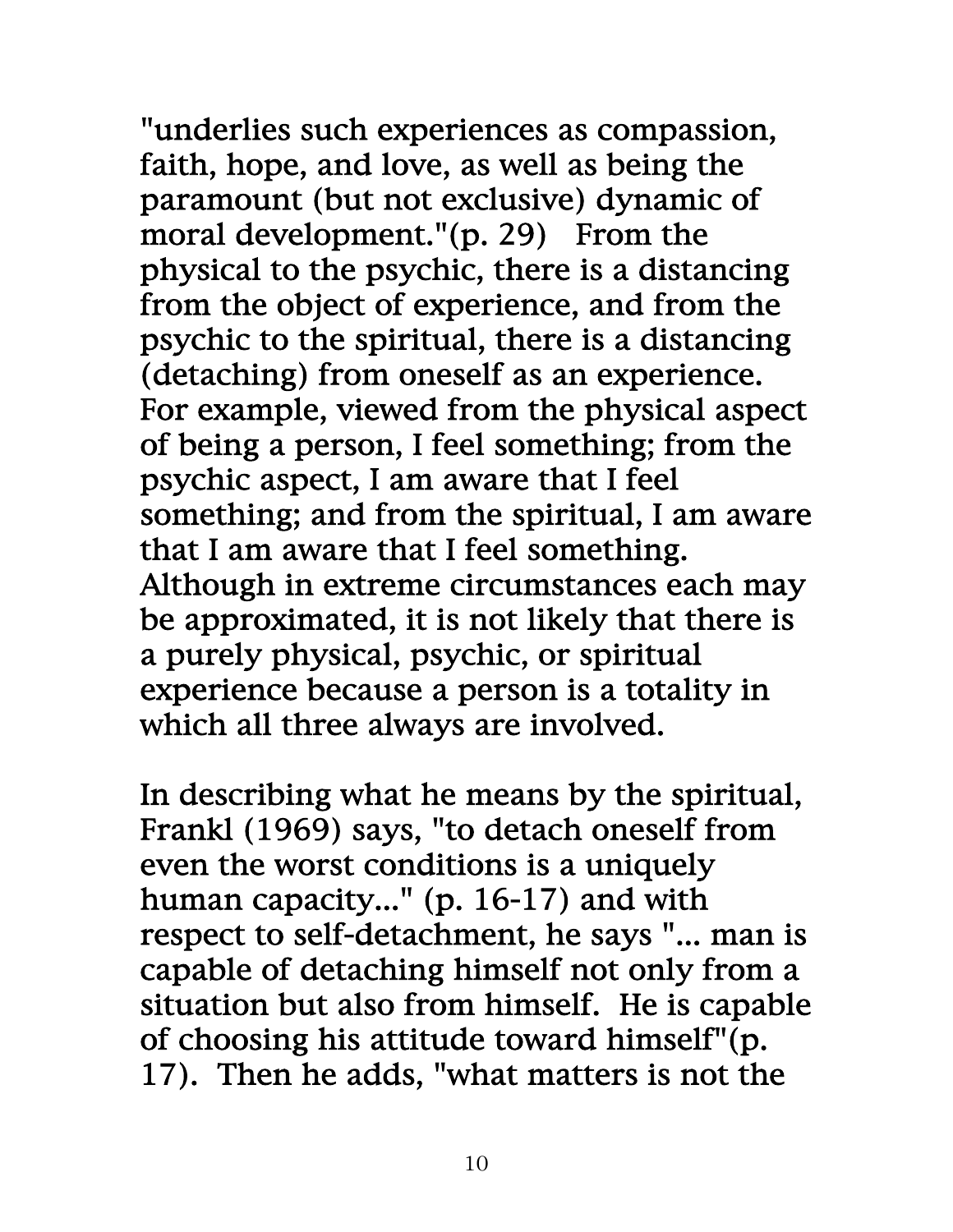features of our character or the drives and instincts *per se*, but rather the stand we take toward them, and the capacity to take such a stand is what makes us human beings"(p. 17). According to Frankl (1969), a person enters the spiritual dimension "whenever he is reflecting upon himself - or, if need be, rejecting himself; whenever he is making himself an object - or making objections to himself; whenever he displays his being conscious of himself - or whenever he exhibits his being conscientious. In fact, being conscientious presupposes the uniquely human capacity to rise above oneself, to judge and evaluate one's own deeds in moral and ethical terms" (p. 18).

Indeed, when Nel (1974) says, "upbringing as viewed from the pedagogical situation is thus essentially the *forming of conscience*" (Nel's emphasis), he is acknowledging that educating necessarily is an awakening and cultivating of a child's spiritual dimension. If a child is left to hisher own resources regarding his/her spiritual potential, that potential almost certainly will not be cultivated as it could be or flourish as it should. For this reason, the spiritual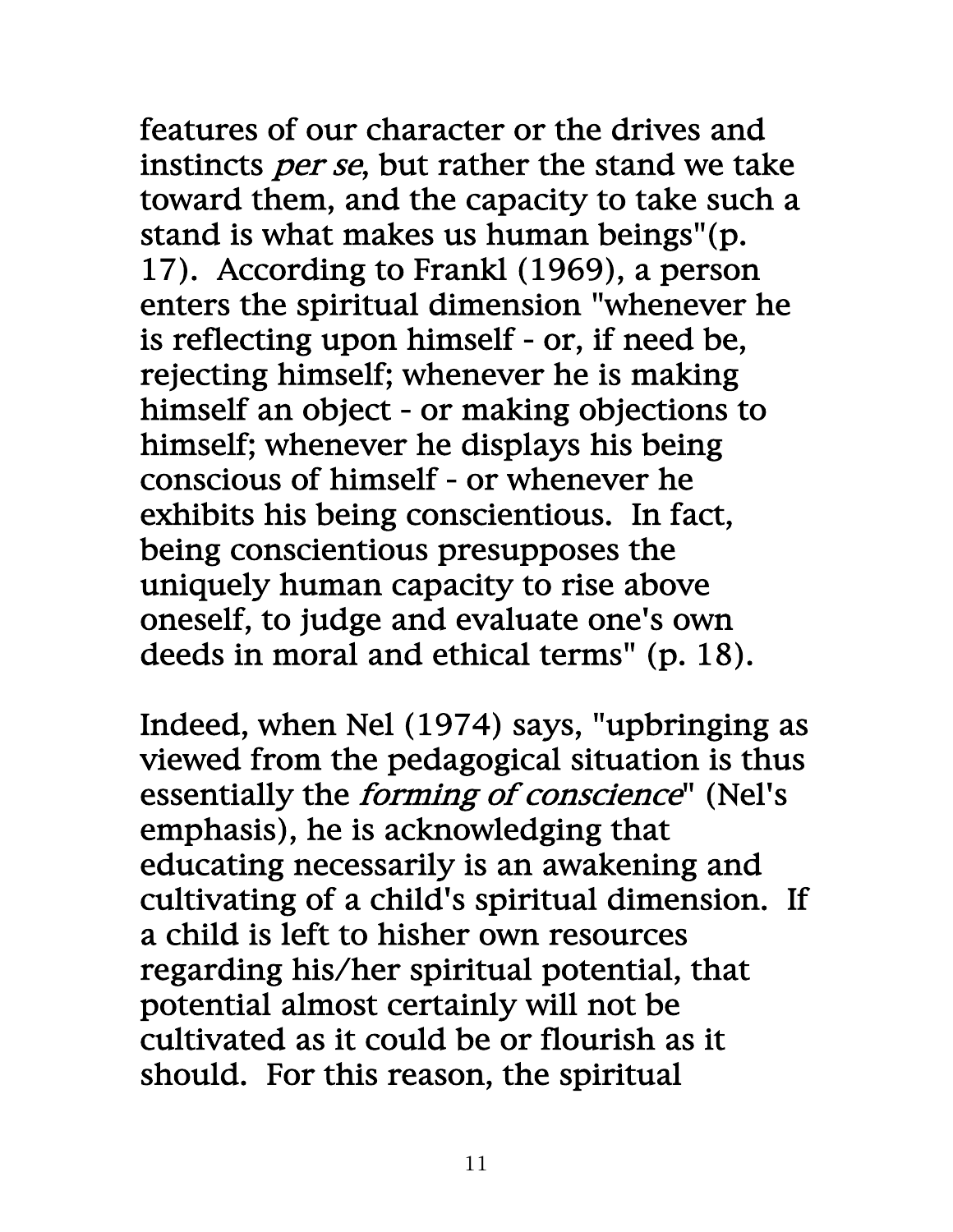dimension makes educating necessary and possible. Animals, as psycho-physical organisms, can be trained; only persons, as psycho-physical-spiritual beings, can be and need to be educated (see, e.g., Gunter, 1974). Of course, we too are animals, but our spirituality (in the above sense) makes us qualitatively different (See Scheler, 1962; Van Zyl, 1967).

The spiritual core of a person involves responsibility, the ability to objectify oneself and to comprehend a world. The spiritual is what enables a person to not be determined by needs and drives but to be able to sublimate and even say "no" to them (as the protesting faster says "no" to the need for food in make, say, a political statement). This spiritual core allows a person to exercise freedom, to recognize values, and to decide in terms of them.

Spirituality as intentionality

The spiritual dimension considered above in some detail is another formulation of what existential phenomenologists refer to as intentionality or existence (hereafter spelled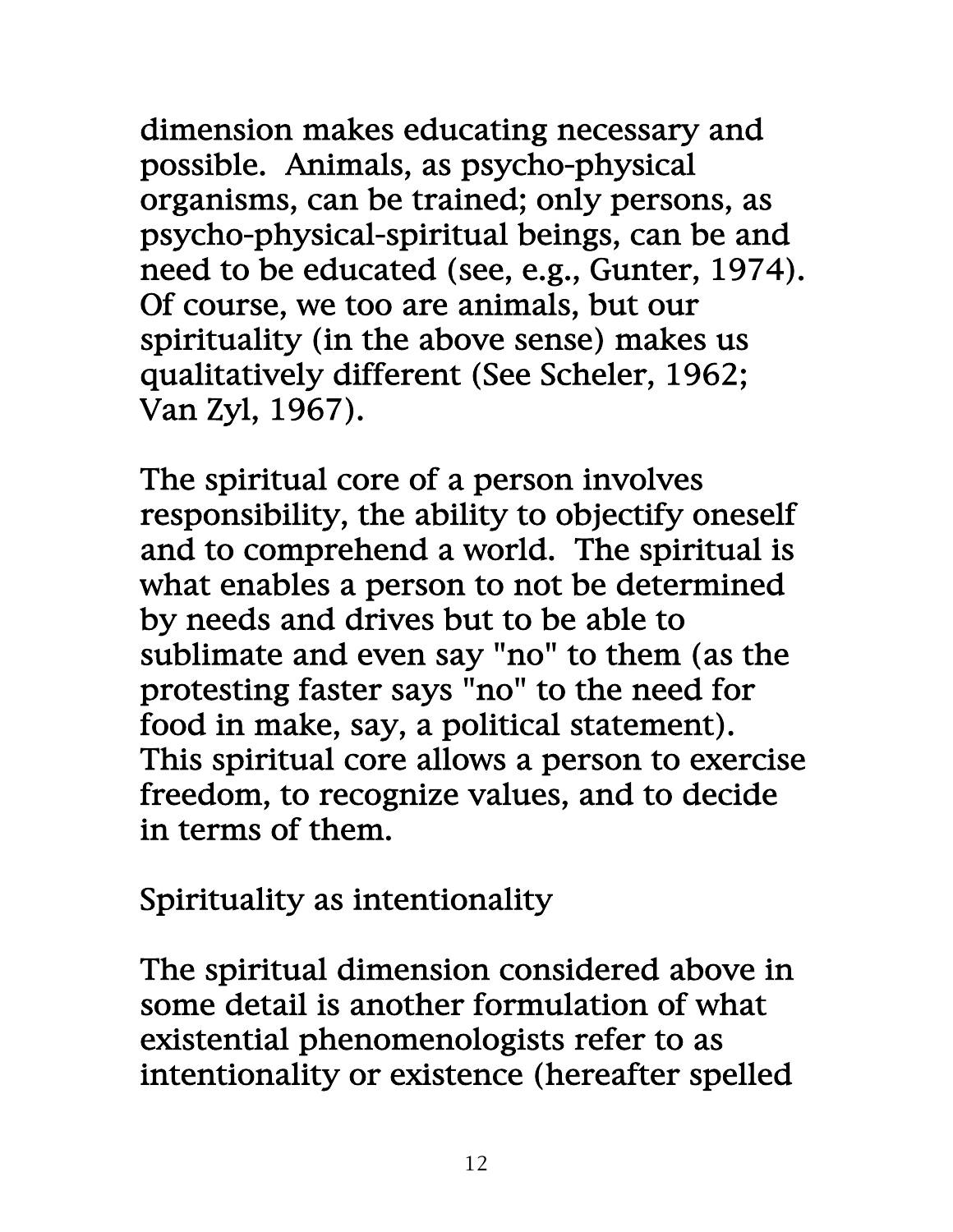as ex-sistence after Kockelmans (1966) to emphasize its technical meaning of "to stand outside" from the Latin word: exsistere). Indeed, spirituality and ex-sistence virtually are synonymous. As Nel (1974) expresses it, "man exists in view of the fact that he is a spiritual being, in other words he is able to 'step out of himself,' can 'detach himself' and can thereby look upon and evaluate himself; he is thus a self-conscious being." And further, he says, "The activation and potentialization [sic] of the spirituality of being-a-person as the aim of education is nothing other than the forming of a person"(p. 36).

To better understand the connection between intentionality and spirituality, it is necessary to point to the distinction between act intentionality and functioning (fundamental) intentionality. Act intentionality is a derivative mode of functioning intentionality, and, as such, they cannot be separated. For example, a psychic act such as perceiving, as act intentionality, is a particular actualization of the fundamental directedness and openness of one's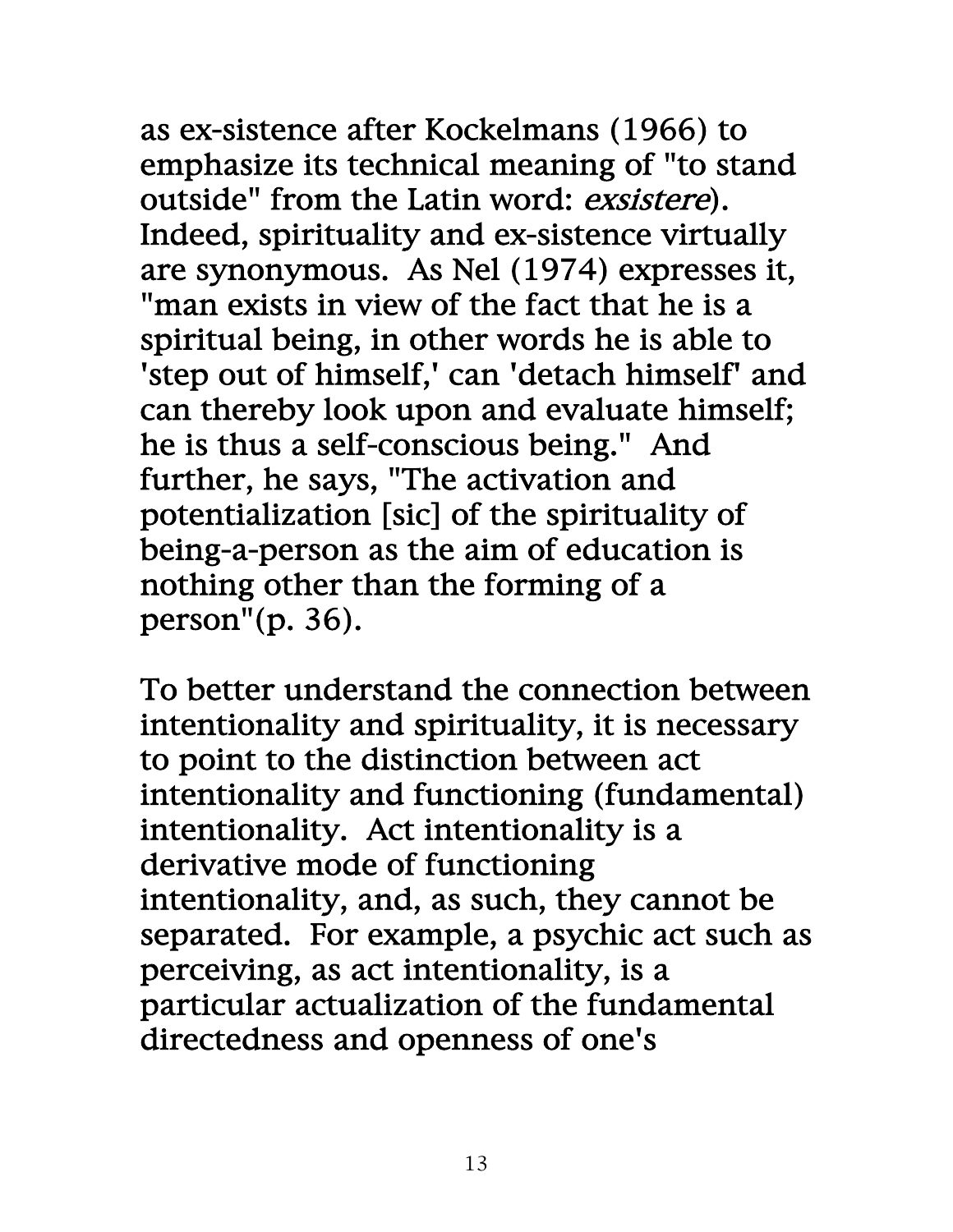consciousness as functioning intentionality, ex-sistence, spirituality, being-in-the-world.

Following Kockelmans (1966), on the level of specific acts, intentionality is the way a person directs him/herself to and gives meaning to that of which he/she is conscious. But the possibility and implicit sense of any such act rests on functioning intentionality as being-in-the-world, ex-sistence; the essence of being human lies in ex-sistence, in a human being's openness and directedness (as freedom of initiative) to the world. This openness and freedom always are limited by one's situation and by one's physical, historical, and social conditions (which are known as facticities in existential phenomenological thought). Being human is a possibility of situations, or, as Frankl (1969) says in discussing a person's spiritual dimension, "Man's freedom is no freedom from conditions but rather freedom to take a stand on whatever conditions might confront him."(p. 16)

Kockelmans (1966) sums up these two senses of intentionality by saying, "Consciousness is essentially directed to the other, it is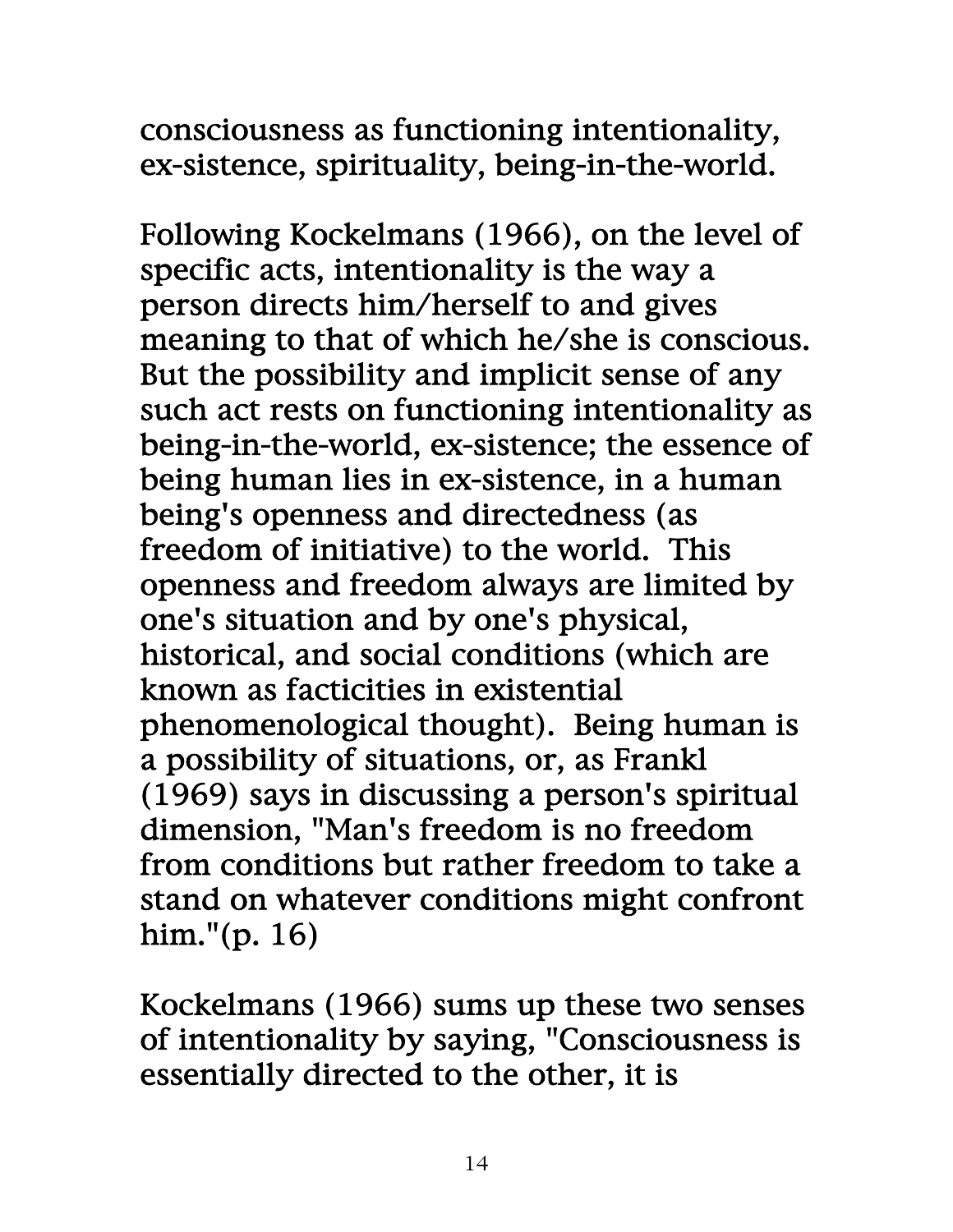intentional. In addition to 'act intentionality,' 'functioning intentionality' recognizes a more fundamental form of intentionality. This form of intentionality does not merely express that man in his acts of knowing is of necessity directed to something else, but primarily indicates that being-man implies an essential relationship to the world and that this intentional relationship of being is the proper and ultimate root of all meaning."(p. 61)

Lived experience as intentionality (directedness/openness)

As just noted, intentionality as directedness means that one is conscious of something by entering a dialogue with the world. This dialogue is motivated by an appeal which the world directs to the person who, in answering that appeal, goes out to the world, encounters it, and invests it with meaning.

But, inseparably linked with intentionality as directedness is intentionality as openness. This involves an openness or receptiveness to that very appeal of the world as well as an open-endedness regarding how specifically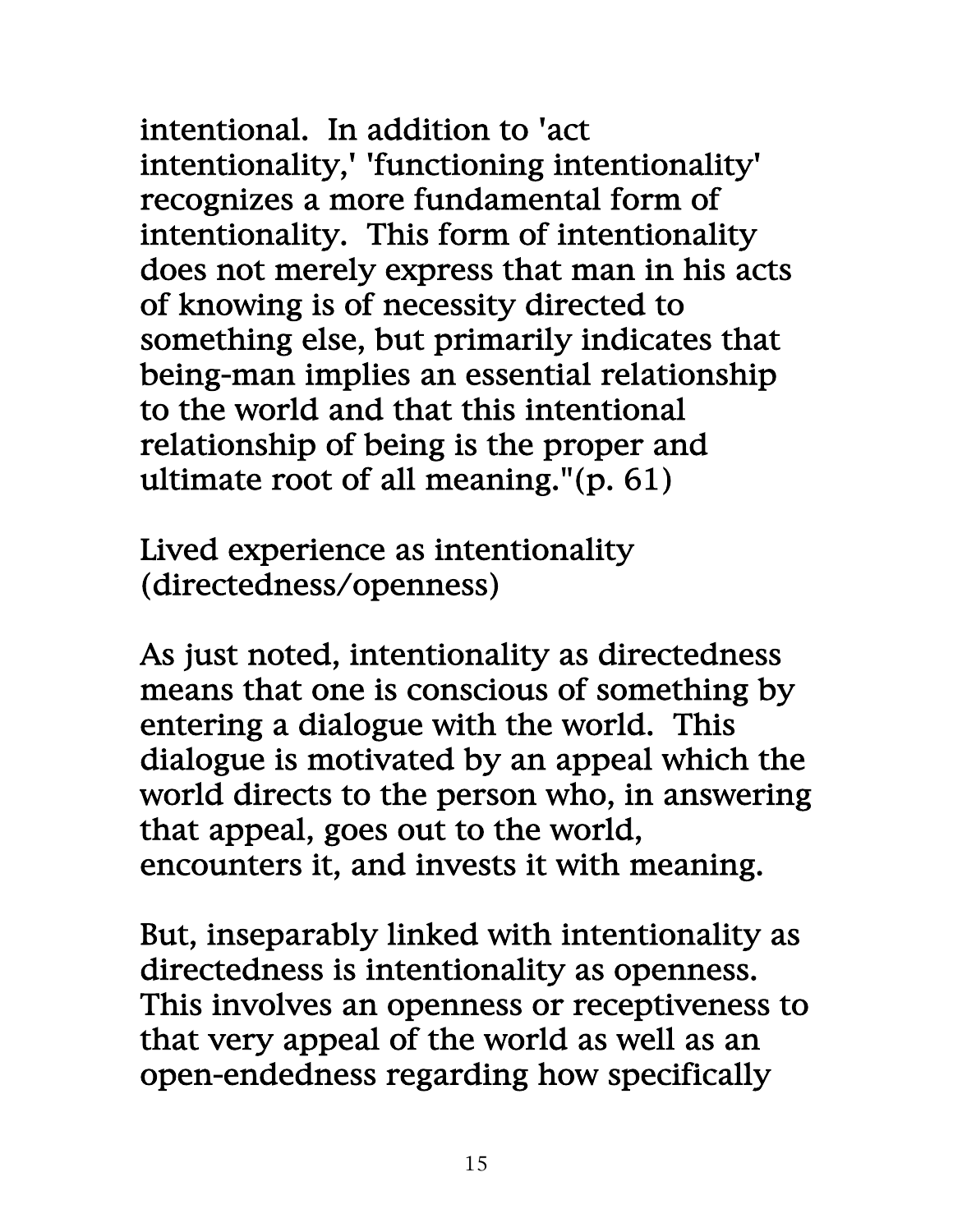that appeal will be answered (how one will act). All of this implies that a person lives in an open world to which he/she can give meanings in terms of his/her own initiative and perspective. It also indicates that a child is open to the educator and his/her world. To stress the point once more, this openness makes educating possible and necessary.

Even though he is in general agreement with what has been stated to this point, Pretorius (1972) argues that the category lived experience is of greater value for a phenomenological psychology (and psychopedagogics) than is the concept consciousness, especially owing to the unacceptable natural science connotations surrounding it. He describes lived experience as ...the personal..., intentional..., continuous activity of being-aware of reality" (my translation). As our way of being open for and directed to the world, lived experience has affective, cognitive and normative aspects which are related respectively to the physical, the psychic and the spiritual dimensions of Frankl's anthropology. These thre aspects imply that a child needs to be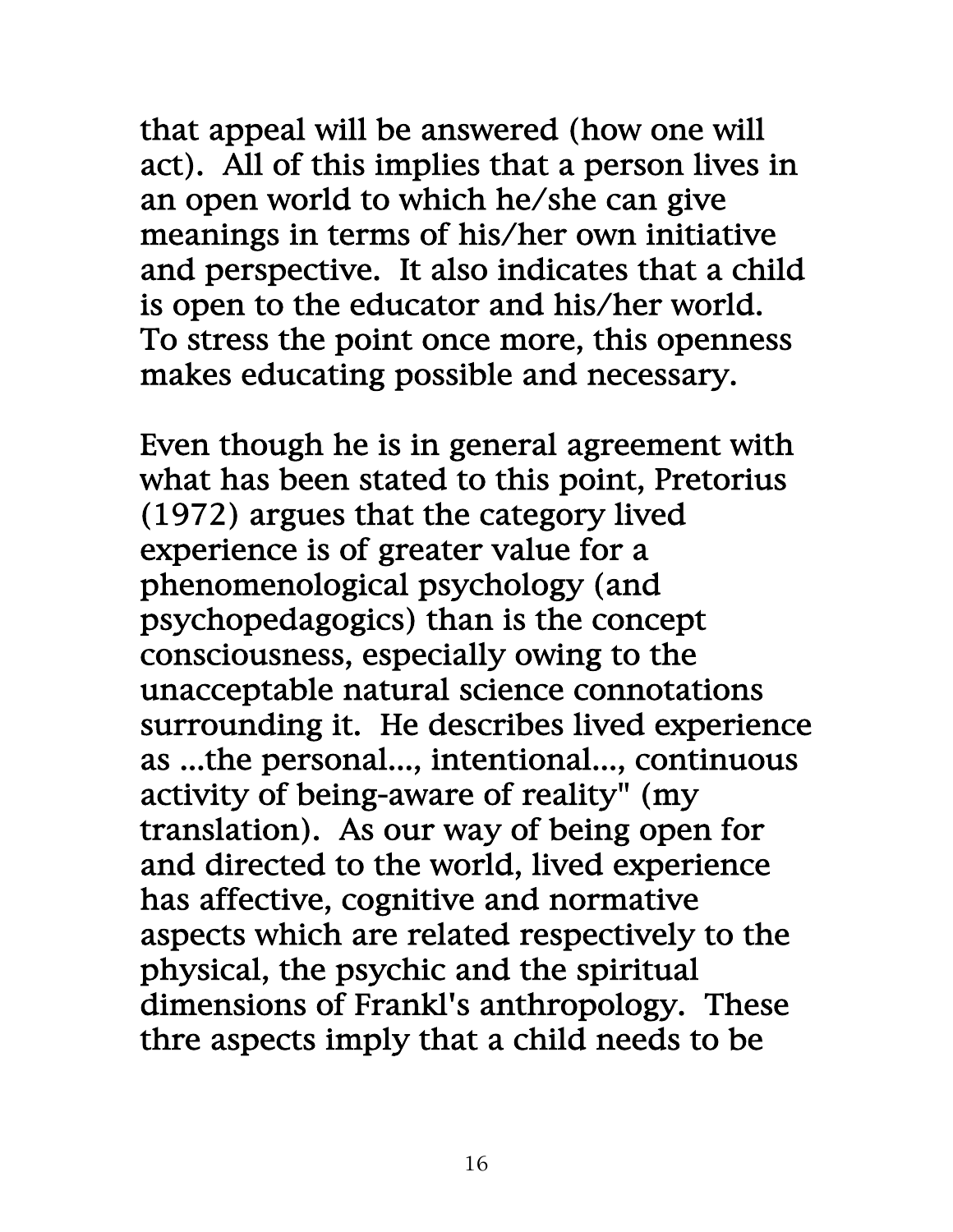accompanied educatively on an affective, a cognitive and a normative level.

5. A child as directedness and openness (intentionality)

To this point, the discourse has been on a very abstract level. Now the question is: what are some of the ways in which a child (a person) shows him/herself as directedness to and openness for? Although not exhaustive (see Reilly, 1983, and DeVries, 1986), the following should be taken into consideration by an educator in dealing with a child:

(a) A child is possibility

As an expression of openness, no child is completely predictable; he/she is possibility and his/her ex-sistence is an open question. To say that a child (person) is possibility means he/she is born with potentialities that are actualized and cultivated in individual ways but under the accompaniment/guidance of his/her educators; what a child makes of these possibilities/potentialities is an open question, not precisely predictable. Also,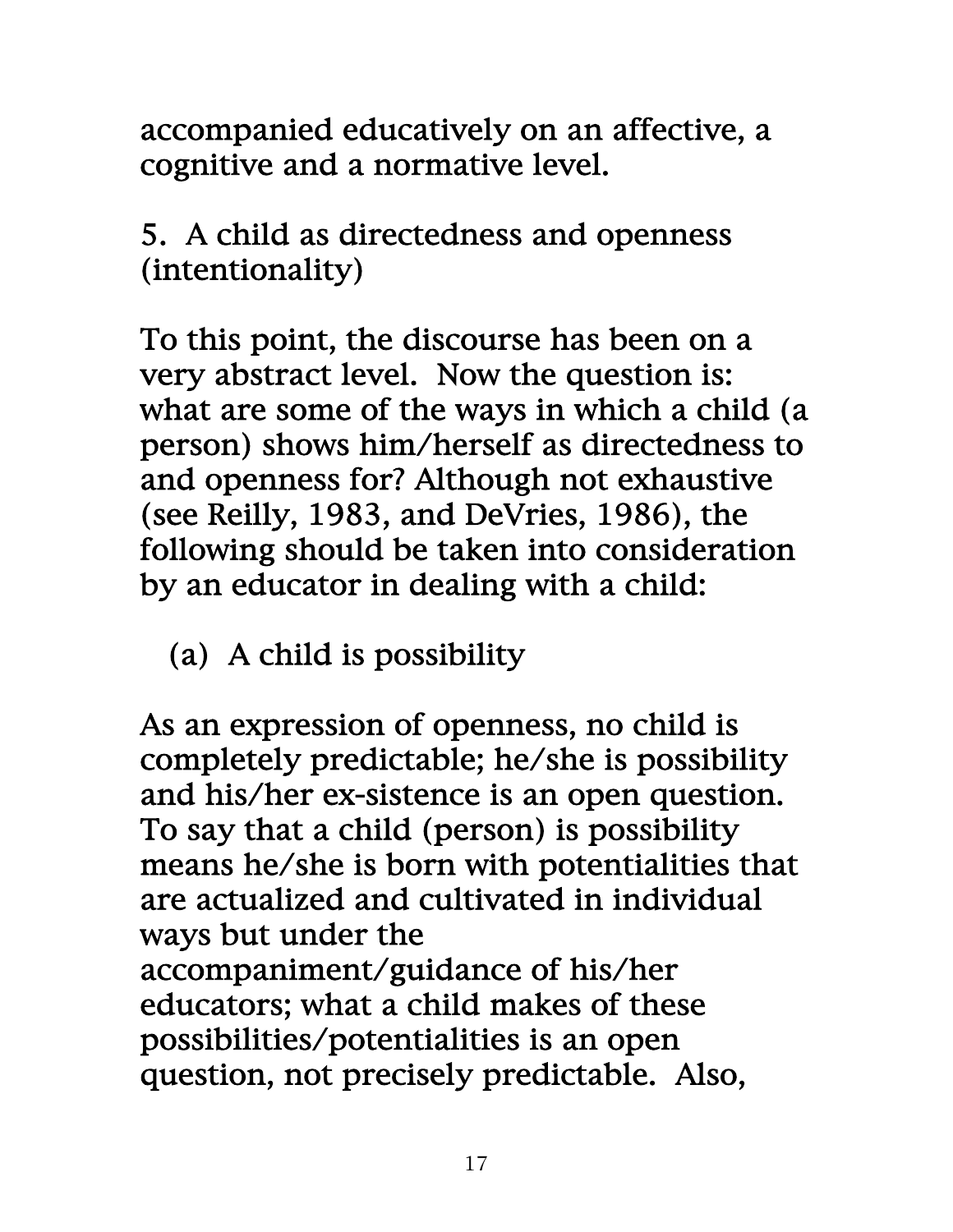because of intentionality as directedness to, these potentialities are actualized only in relation to a situation or situations. In addition, a child invests his/her world (situation) with his/her own meanings (intentionality as directedness) and makes his/her own choices and decisions (openness) in such meaningful situations.

Inasmuch as a child is "directed to and open for", he/she should not be viewed merely as a reactive being who is conditionable and predictable in terms of causes and effects or as a responder to stimuli (e.g., see Sonnekus, 1985). A child is continually and actively accepting and rejecting meanings and possibilities and in this way he/she is contributing to shaping his/her own world, own person, and own further possibilities. Because a child is directedness, openness, and possibility, he/she remains an "open question" in that he/she never is finalized (until death) and continually is actualizing his/her potentialities-in-a-situation.

(b) A child is initiator of relationships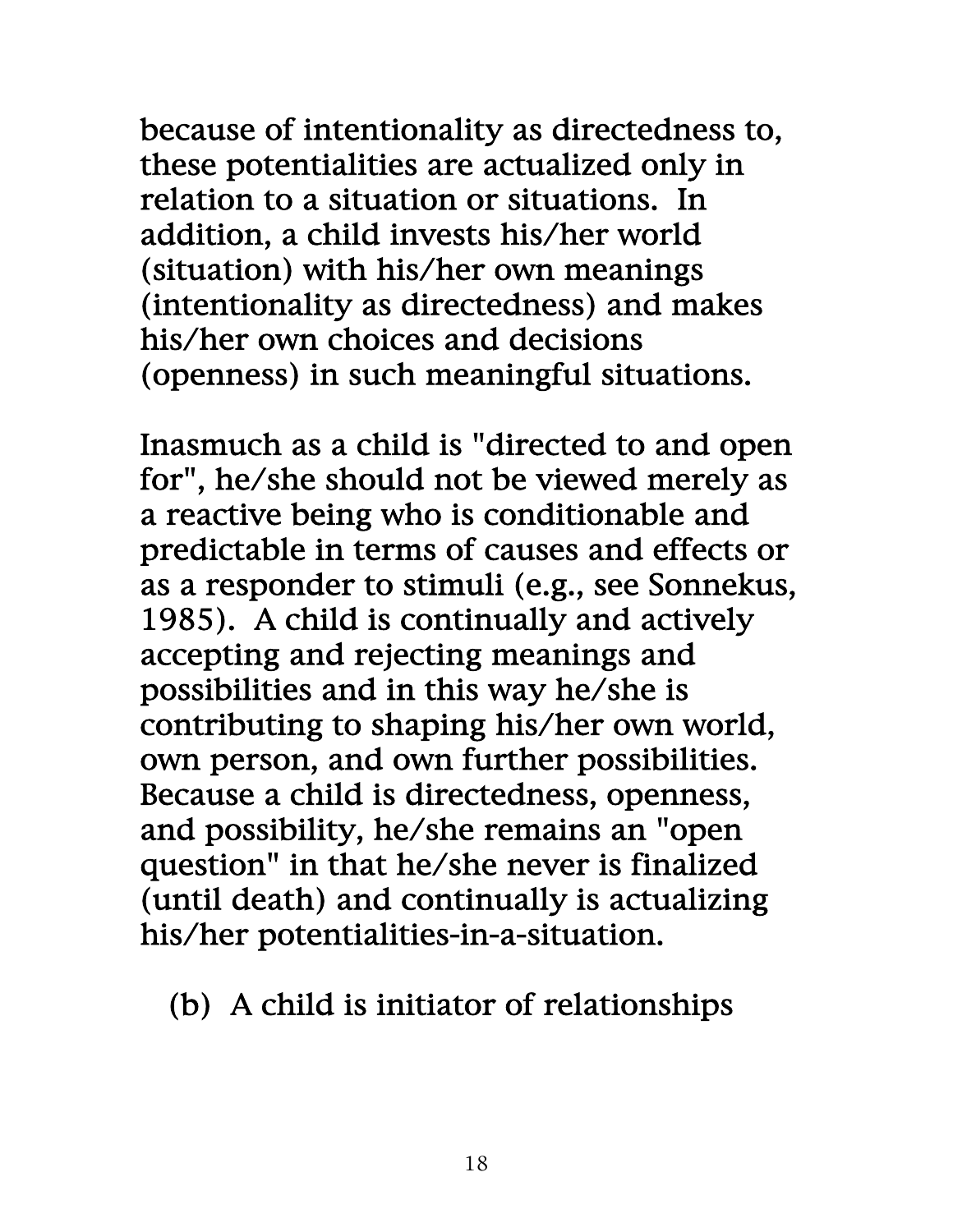Because of his/her directedness and openness (and the freedom stemming from them), a child gives meaning to his/her world by initiating relationships with people, things, events, etc. and by giving meaning to them.

(c) A child is a subject

As initiator of relationships, a child is a subject and not an object. He/she ,as person, can only be understood in reference to the meanings he/she ascribes to reality. To know a person as subject (as a person) requires a perspective of understanding and not just one of measurement. If knowing a person is limited to measurable and "objectively" observable characteristics, that person is reduced to and is known in the way an object (e.g., a table) is known.

(d) A child is always in a situation

As noted, a child is always in a personal, concrete, here-and-now situation. To understand him/her as a person, one must understand his/her situation, not in an objective sense from the "outside" but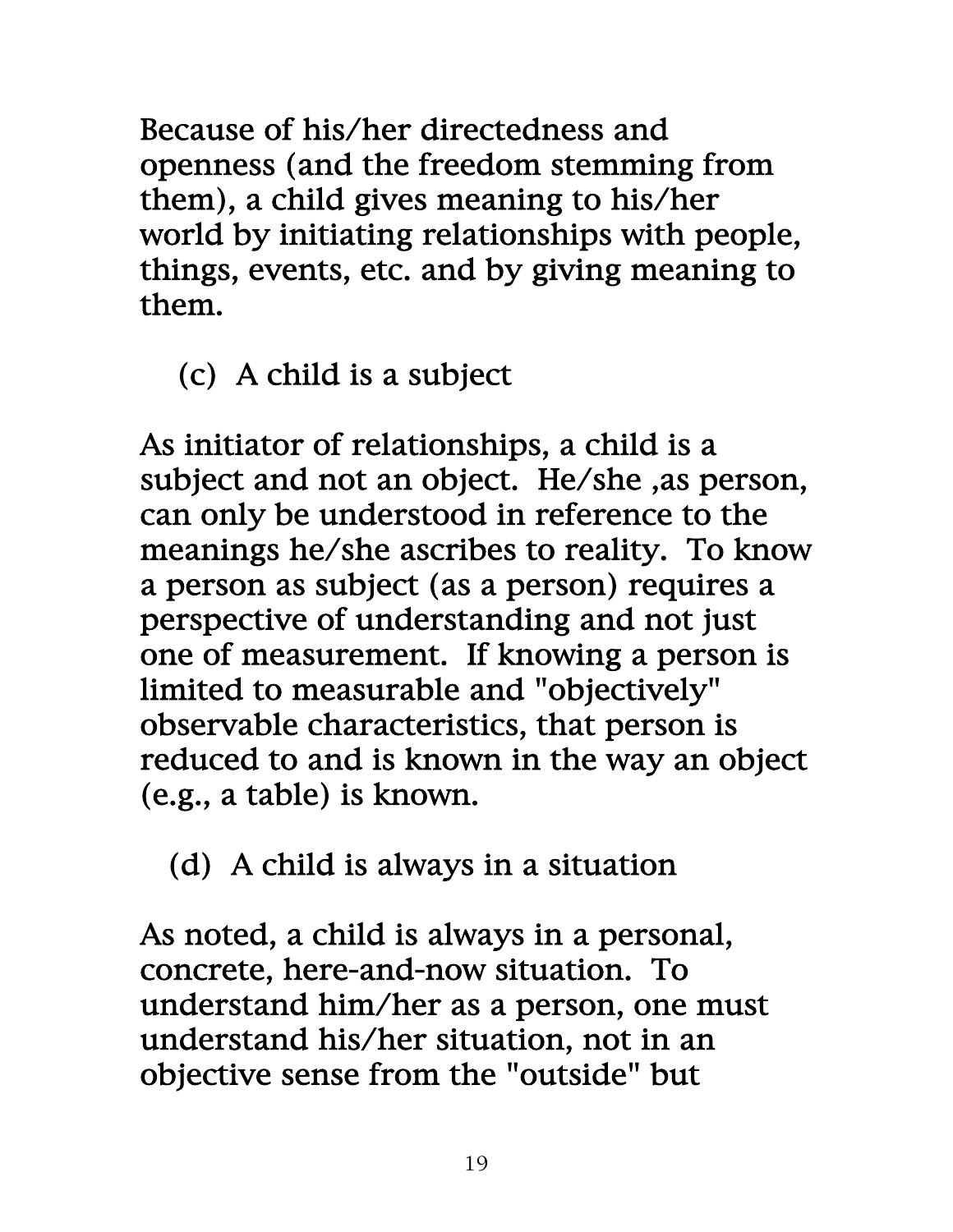through an involved encounter with a child within his/her world of meanings. It is in terms of these meanings, possibilities and limitations they offer that a child lives his/her life and can be educated.

 (e) A child is lived bodiliness or corporeality

A child's (a person's) body is the center of and the medium through which he/she has access to and ex-sists in the world. As noted above, as it is lived, the body is not an object possessed such as a purse or a wallet; it is not the body as known by anatomists. As discussed under Frankl's anthropology, body and self are inseparably intertwined and this inseparability has lad Merleau-Ponty (1962) to formulate the idea of a body-subject. One has a body but also one is one's body. It is through one's body that one actualizes his/her intentionality as directedness and openness. Bodiliness, as a lived situation (Buytendijk, 1968), can facilitate or impede a child's actualization of his/her potentialities and always must be considered by an educator.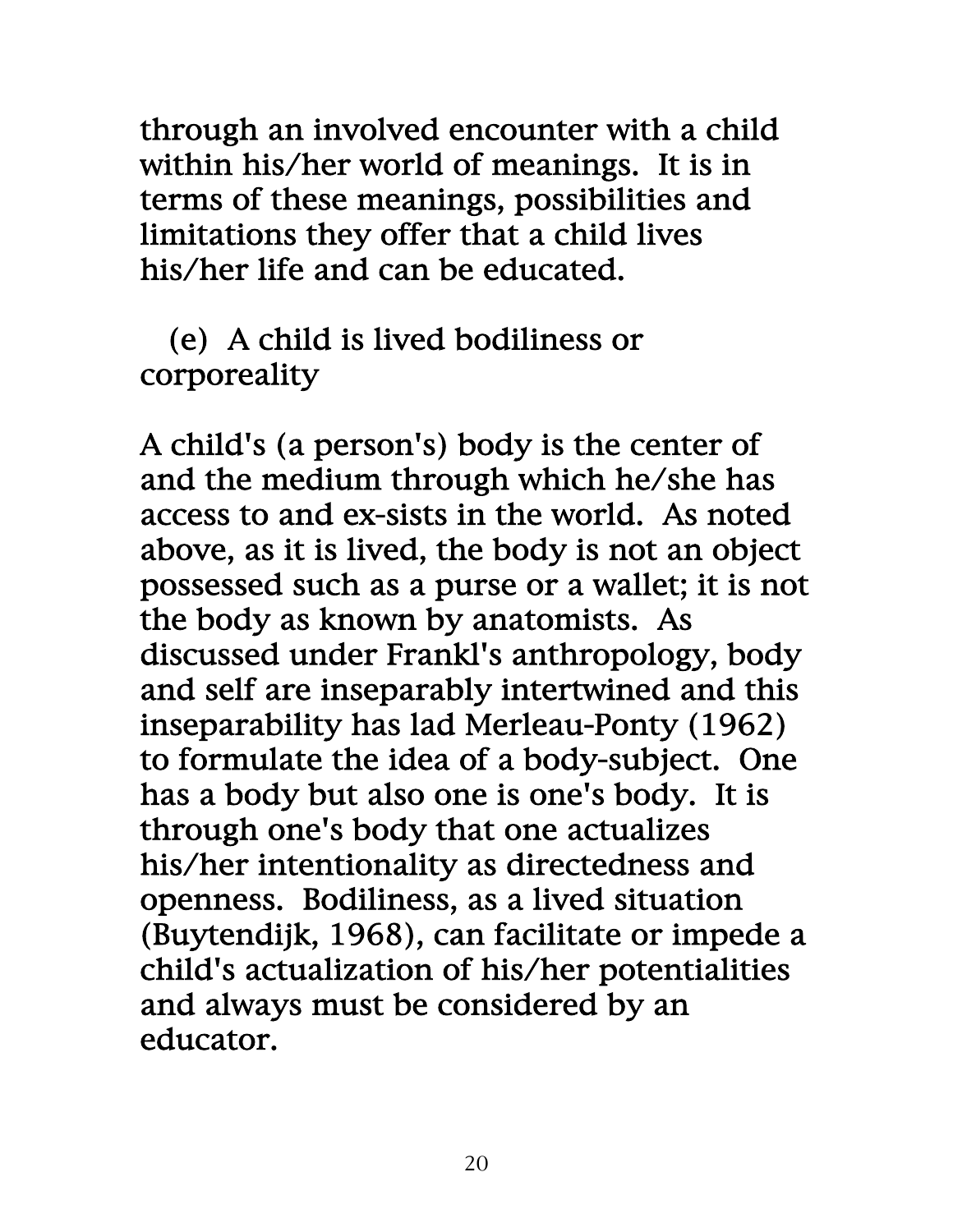# 6. A child-in-education

Having looked at some of the more specific ways in which directedness and openness manifest themselves, the focus now moves from these philosophical anthropological categories descriptive of being human, as such, to how these very same categories show themselves with respect to a child-ineducation. This will be brief, and the interested reader is referred to DeVries (1986).

A child has a will of his/her own (with respect to which he/she must be stabilized emotionally, encouraged, and directed by an educator); each child is unique and must be respected as such; a child has (really is) potentialities and he/she must be shown what they are and how to cultivate them; a child needs activity; a child has a desire to know and a need for authority (this means he/she is born with the possibility and desire to know and to actualize his/her potentialities but, as openness, he/she requires guidance and direction, i.e.,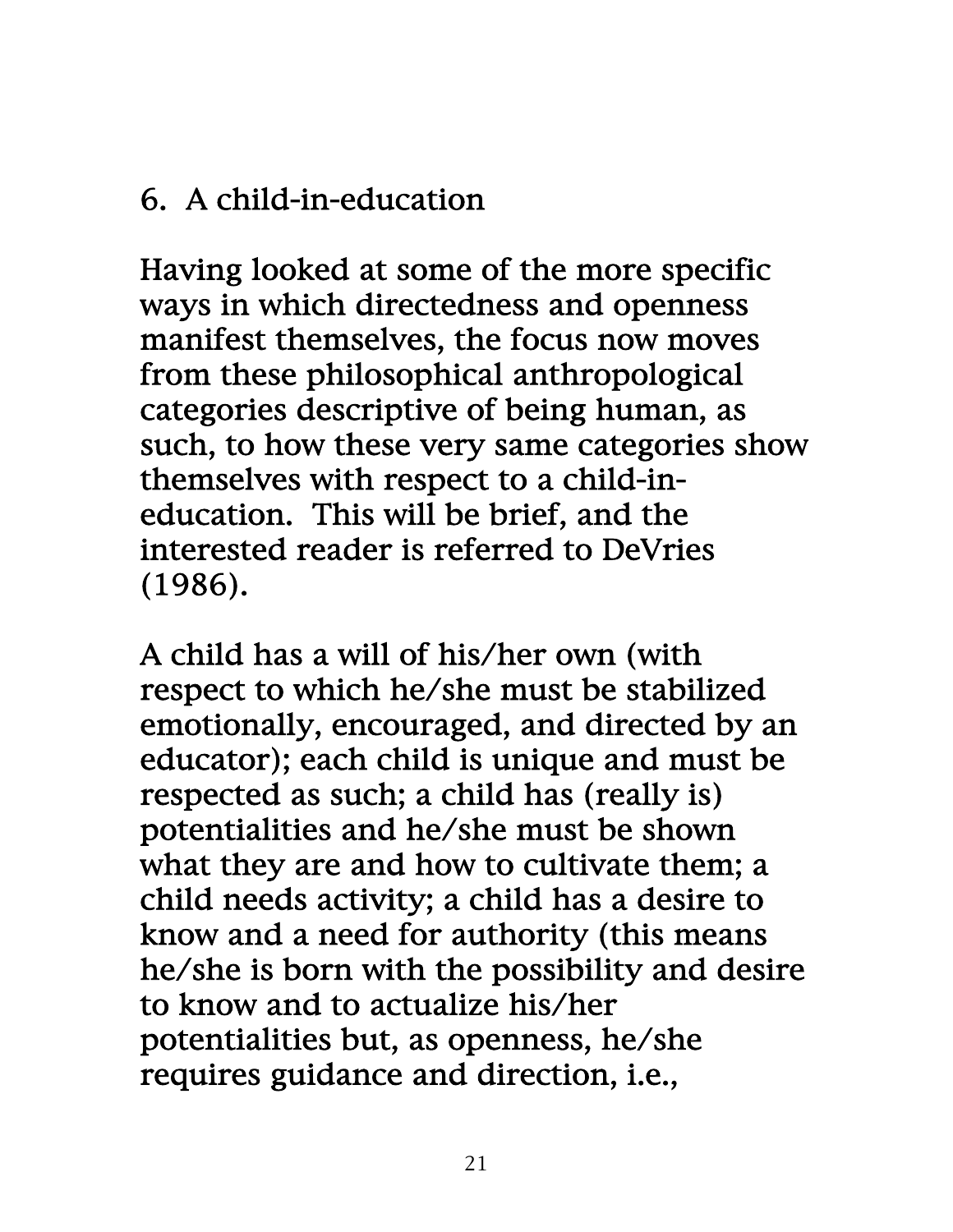authority); a child can become independent but for this to occur, he/she needs to venture and explore under the guidance of an adult until that assistance becomes unnecessary.

A final point is the connection between the philosophical anthropological categories of directedness and openness, on the one hand, and the following two child-pedagogicalanthropological categories proposed by Langeveld (1968), on the other hand: (1) a child is someone who wants to be a person in his/her own right (directedness); and (2) a child is a being who must be educated (openness). Briefly, according to Sonnekus (1985), the connection is this: by means of intentionality, a child directs him/herself to the lifeworld of the adult to which h/she gives/receives meaning and gradually makes his/her own by learning what he/she needs to know in order to eventually live as a morally independent, responsible person (i.e., an adult) in such a world. A child, as a being who must be educated, is a manifestation of openness in the sense that he/she is born into an open world and, therefore, needs direction, but also he/she is open to the interventions and guidance of an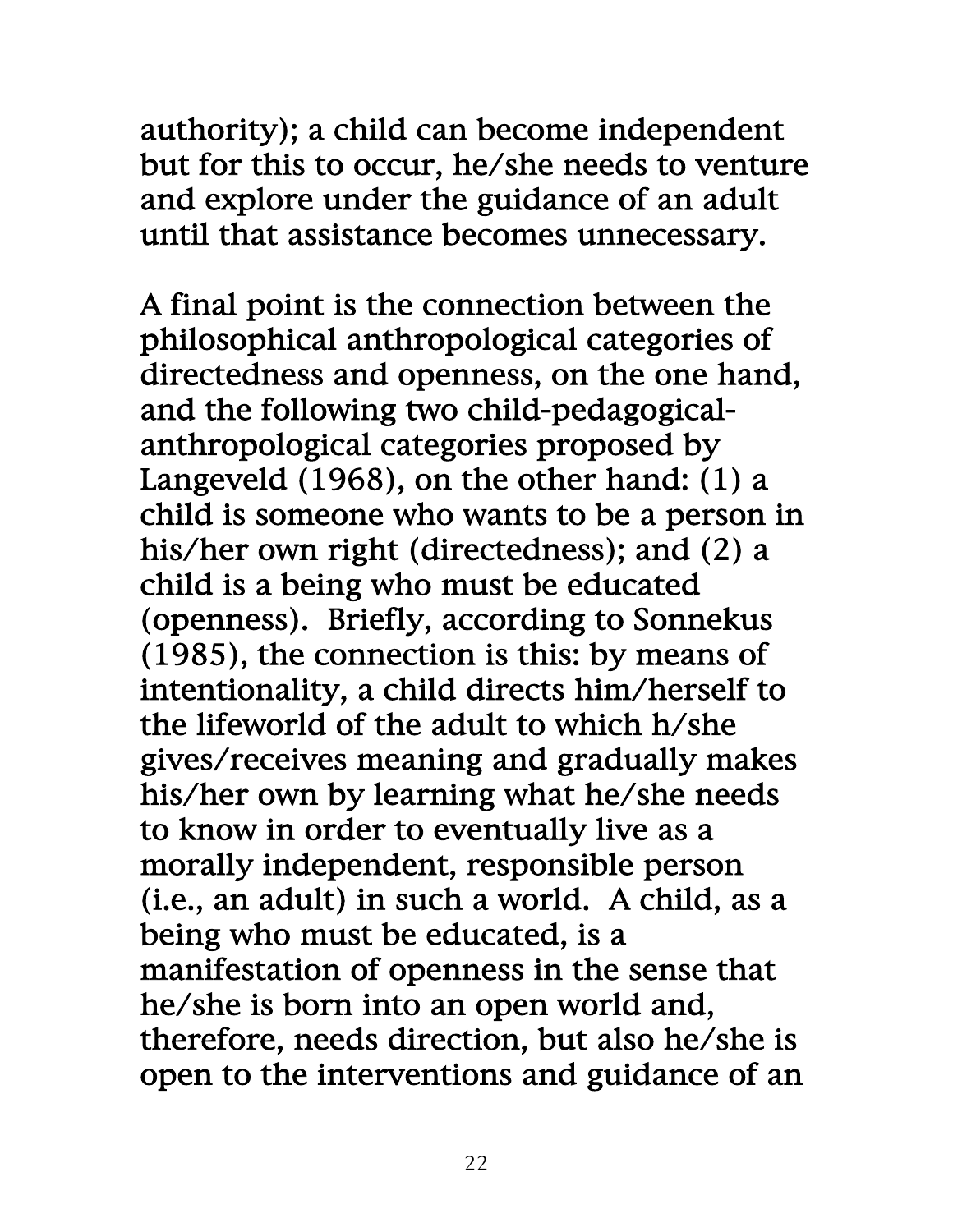adult and as openness, his/her possibilities include learning to live as a human being should (i.e., in terms of the norms and values prescribed by a particular life philosophy exemplified nd followed by his/her educators). Educating, as upbringing, is required for a child to be able to fulfill his/her promise or potential to live as a fully human person should (i.e., humanizing is a central aspect of educating as upbringing).

Just as directedness and openness only occur together as intentionality, so too are a child's wanting to be independent and his/her need for education inseparable. From a pedagogical perspective, a child's wanting to be someone must be balanced with the necessity that he/she be educated. If his/her wanting to be someone is over-emphasized, this can lead to a child-centered approach to educating, and if his/her need for education is over-stressed, this can result in an adultcentered approach. In the first case, the adult-child relationship of authority becomes almost non-existent; in the second case, the adult-child relationship of authority becomes too pronounced (even authoritarian). Neither of these extremes is pedagogically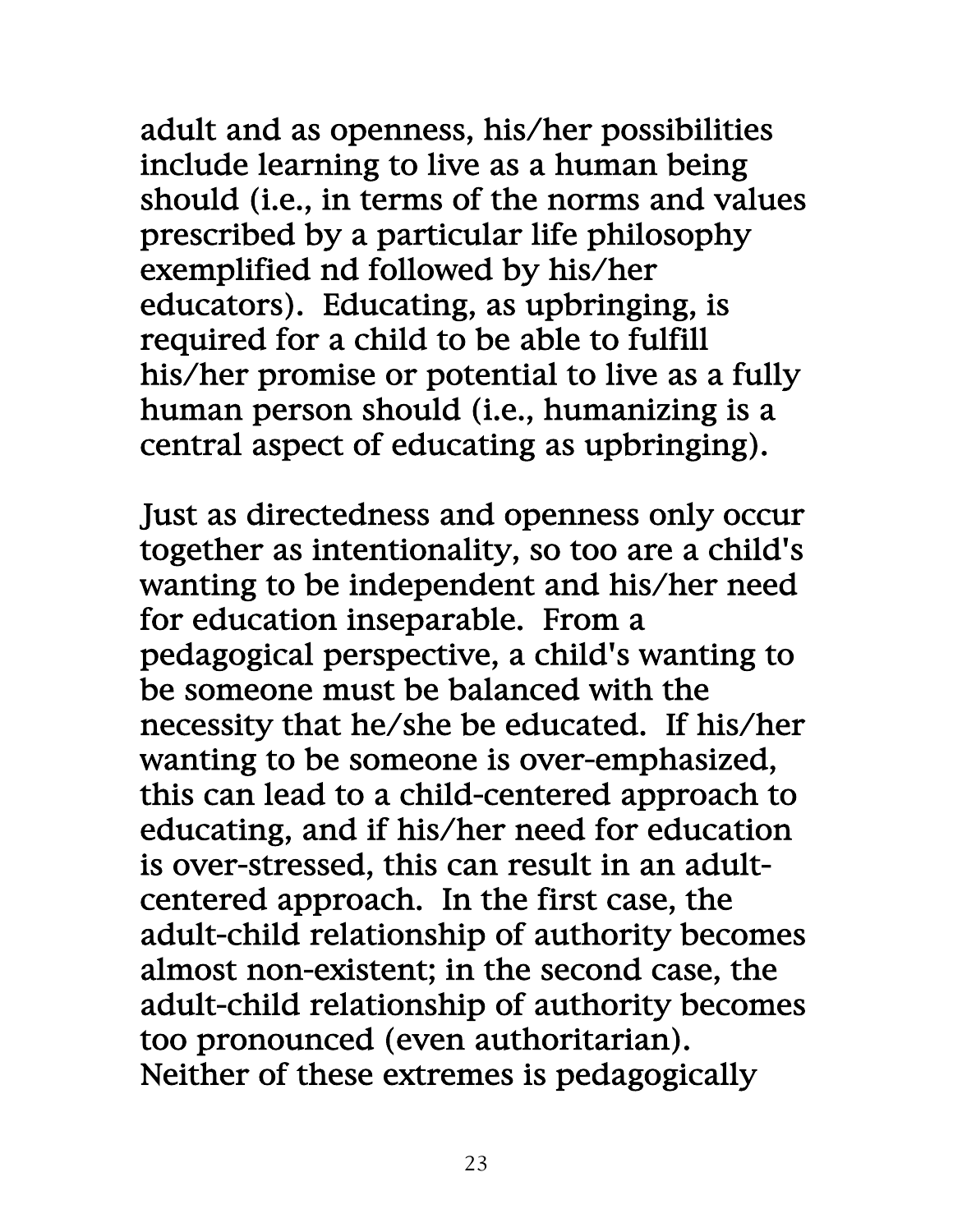accountable because educative authority resides neither in a child nor an adult but rather *in the norms and values* the educator strives to incstill in him/her. Or, as the forming of conscience, educating essentially is norm-centered (Gunter, 1974).

# 7. Categories and criteria

The phenomenological disclosure of some of the essential characteristics of being a person presented serve as categories that capture the nature of being a person and that allow one to think further about the phenomenon at issue. By assuming an evaluative attitude toward any practice involving persons, these categories can then serve as criteria to evaluate whether that practice is true to or does violence to the nature of being a person (child). If the latter is the case, these criteria become guidelines for modifying the practice so that it is made congruent with the nature of being a person. Thus, in this way the issue of the nature of being a person(child) has direct relevance for educative practice.

#### 8. References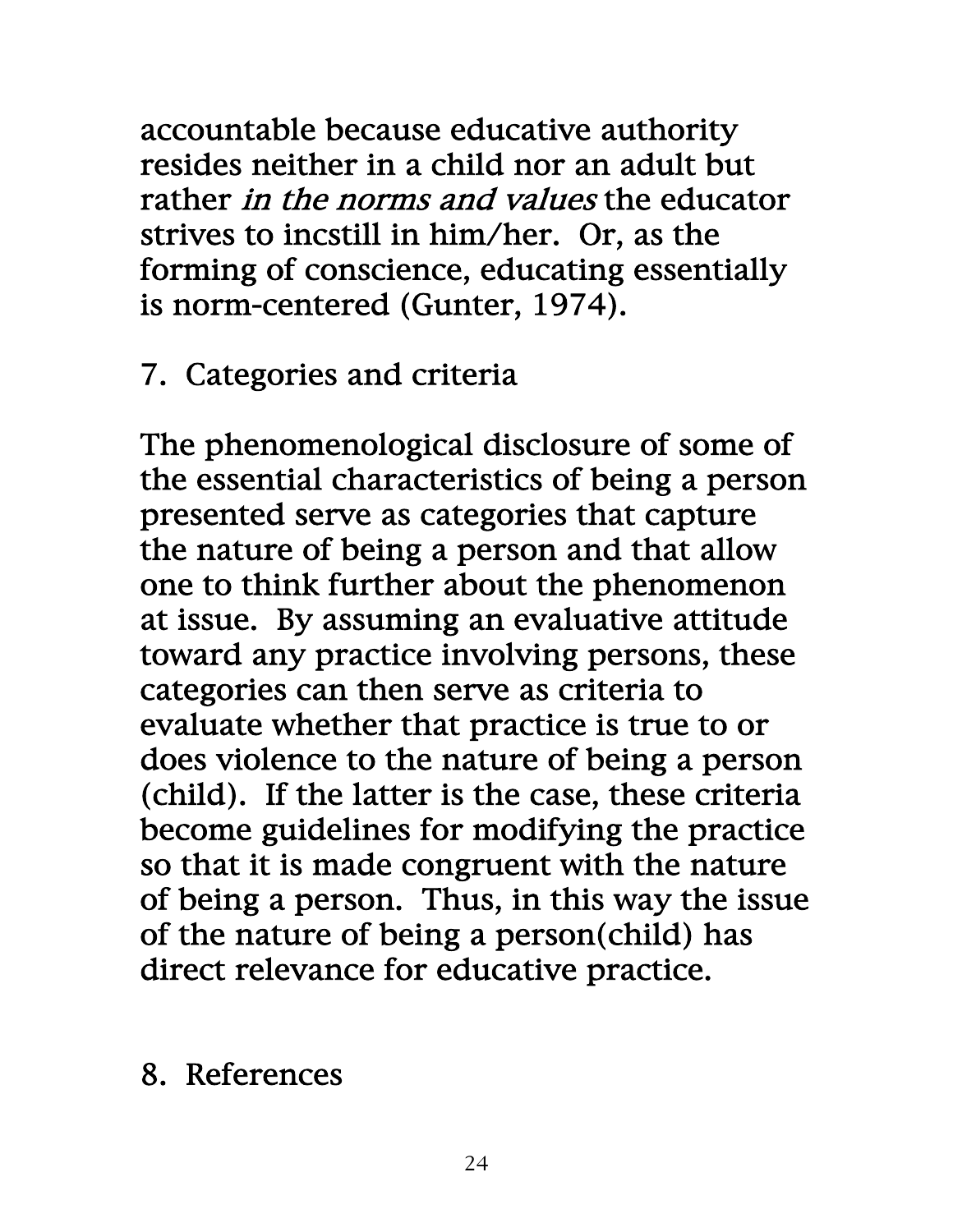Buytendijk, F. J. J. (1968). Woman: a contemporary view. New York Newman Press.

DeVries, C. G. (1986). Orientation in fundamental educational theory. Stellenbosch: University Publishers and Booksellers.

reyfus, H. L. (1991). Being-in-the-World: a commentary on Heidegger's Bein and Time, Division I. Cambridge: The MIT Press.

Frankl, V. E. (1969). Te will to meaning. New York: New American Library.

Gunter, C. F. G. (1974). Aspects of an educational theory. Stellenbosch: Univers[ty Plishers and Booksellers.

Kockelmans, J. J. (1966). Phenomenology and physical science. Pittsburgh: Duquesne University Press.

Kohlberg, L.& R. Mayer. (1972).

Development as the aim of education.

Hargad E Educational Review, 42, 449-496.

Kraft, W. F. (1986). A phenomenological

approach to the moral person. In R. T.

Knowles and G. F. McLean (Eds.),

Psychological foundatons of moral education and character development. Lanham:

University Press of America, pages 19-42.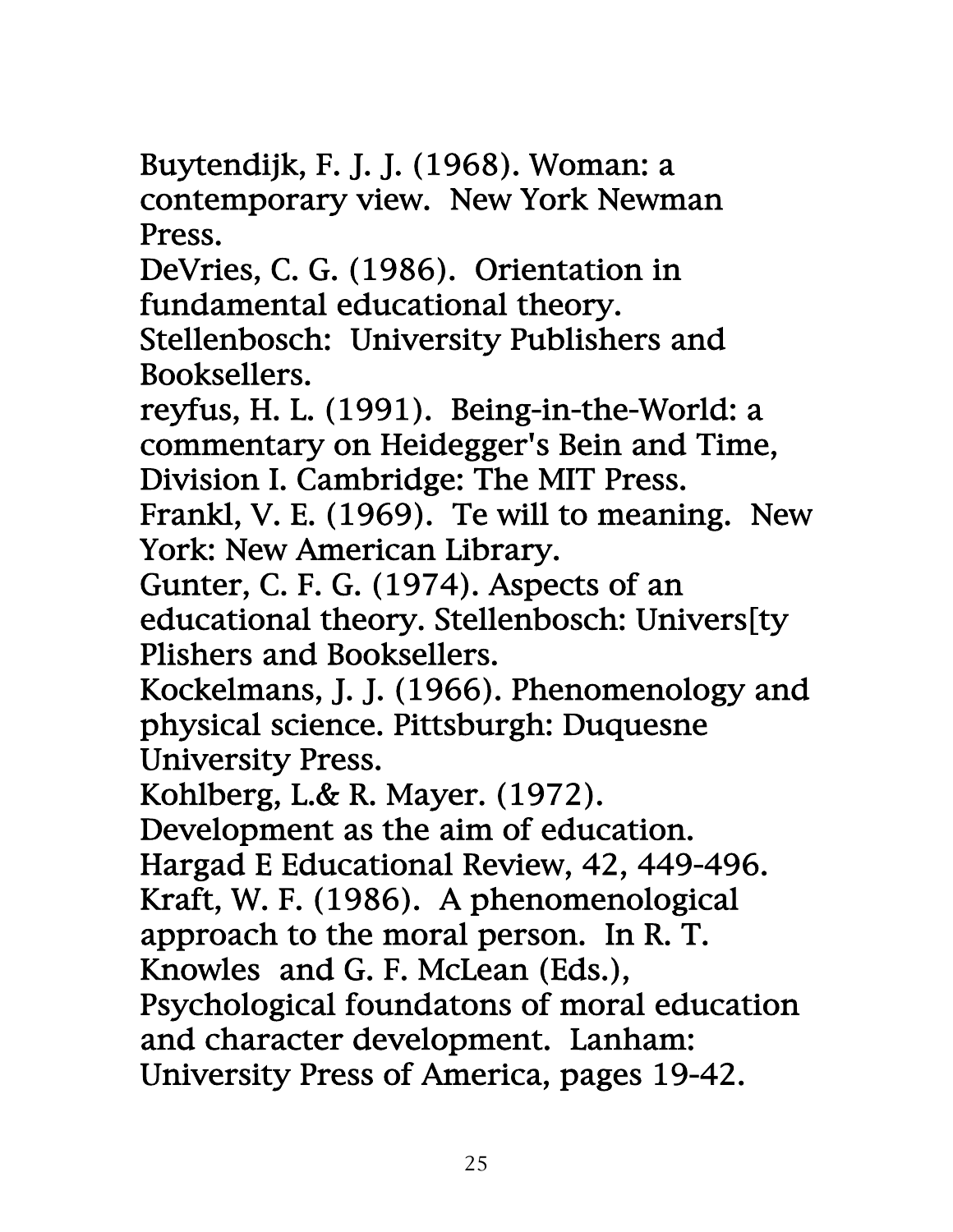Landman, W. A., Kilian, C. J. G., Swanpoel, E. M. & Bodenstein, H. C. A. (1982).\ A introductory reader in fundamental pedagogics for the student and th teacher. Johannesburg: Juta.

Langeveld, M. J. (1968). Beknopte theoretische pedagogiek. Groningen: Wolttse Noordhoff.

Merleau-Ponty, M. (1962). Phenomenology of perception. New York: The Humanities Press.

Nel, B. F. (1974) Fundamental orientation in psychological pedagogics. Stellenbosch: University Publishers and Booksellers. Pretorius, J. W. M. (1971). Kinderlike belewing: n' psigologiese-pedagogies studie. Johannesburg: Perskor. English translation: georgeyonge.net/node/74.

Reilly, P. (1983). Criteria for the evaluation of the psychopedagogical accountability of preschool programmes. Unpublished M. Ed. thesis.University ofPretoria.

Scheler, M. (1962). Man's place in nature. New York: Noonday Press.

Sonnekus, M. C. H. (Ed.). (1985). Learning: a psychopedagogic perspective. Stellenbosch: University Publishers and Booksellers.